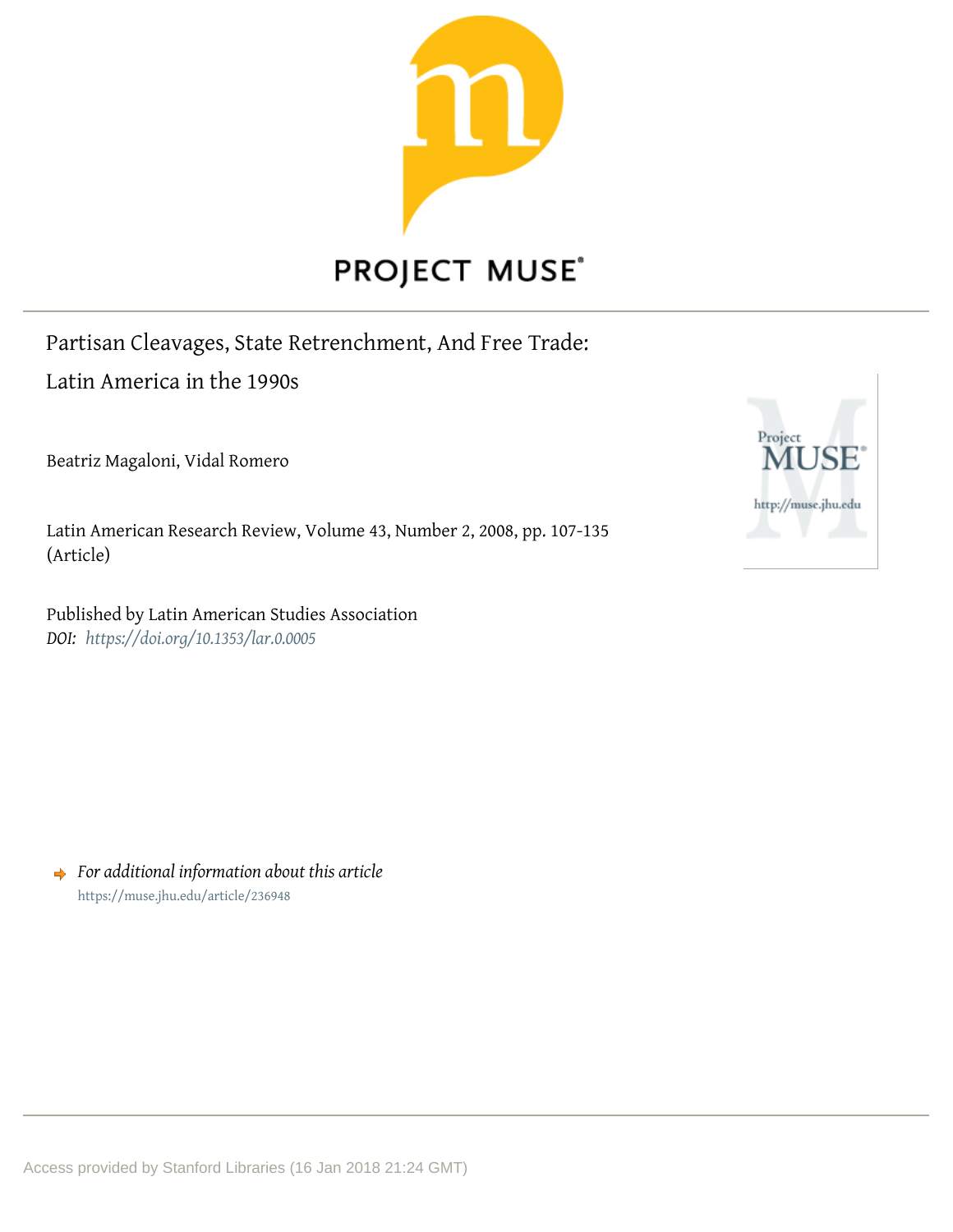### PARTISAN CLEAVAGES, STATE RETRENCHMENT, AND FREE TRADE Latin America in the 1990s\*

*Beatriz Magaloni Stanford University Vidal Romero Instituto Tecnológico Autónomo de México*

*Abstract: This article accounts for the role that partisan divisions played in shaping variation in mass preferences for market-oriented policies in Latin America during the 1990s. Most of the existing studies on attitudes toward market reforms have focused on issues such as the timing of reforms, the presence of economic crises, and how economic performance shaped citizens' preferences. Fewer studies have investigated whether partisan cleavages translated into divergent preferences toward market reforms. Were there systematic differences between left- and rightwing voters in their preferences toward market reforms? Did left-wing voters op*pose these policies and right-wing voters favor them? Which of these structural *transformations—state retrenchment or trade liberalization—witnessed greater mass polarization along partisan lines? This article answers these questions with the use of a mass survey on public opinion about market reforms conducted by Mori International in eleven Latin American countries in 1998.*

#### **INTRODUCTION**

Latin America experienced a profound economic transformation during the 1980s and 1990s. Most countries in the region abandoned import substitution industrialization (ISI) policies led by heavy state intervention for a set of market-oriented economic policies, including privatization, macroeconomic stabilization, and trade opening. Although the macroeconomic results of these economic policies varied considerably across the region, economic growth has remained elusive and poverty pervasive in

\* Previous versions of this paper were presented at the Workshop on the Analysis of Political Cleavages and Party Competition, at Duke University in April 2004. We thank Frances Haggopian, Herbert Kitschelt, Kenneth Scheve, and other participants in the workshop for their useful comments; the Center for Latin American Studies, University of California, Berkeley (April 11, 2005); and the 2006 Annual Meeting of the American Political Science Association, Philadelphia (September 2, 2006). We thank Evelyne Huber for her insightful comments. We also thank Alberto Díaz-Cayeros and Federico Estévez for their comments, three anonymous reviewers for their suggestions, and César Olea for research assistance.

*Latin American Research Review,* Vol. 43, No. 2. © 2008 by the Latin American Studies Association.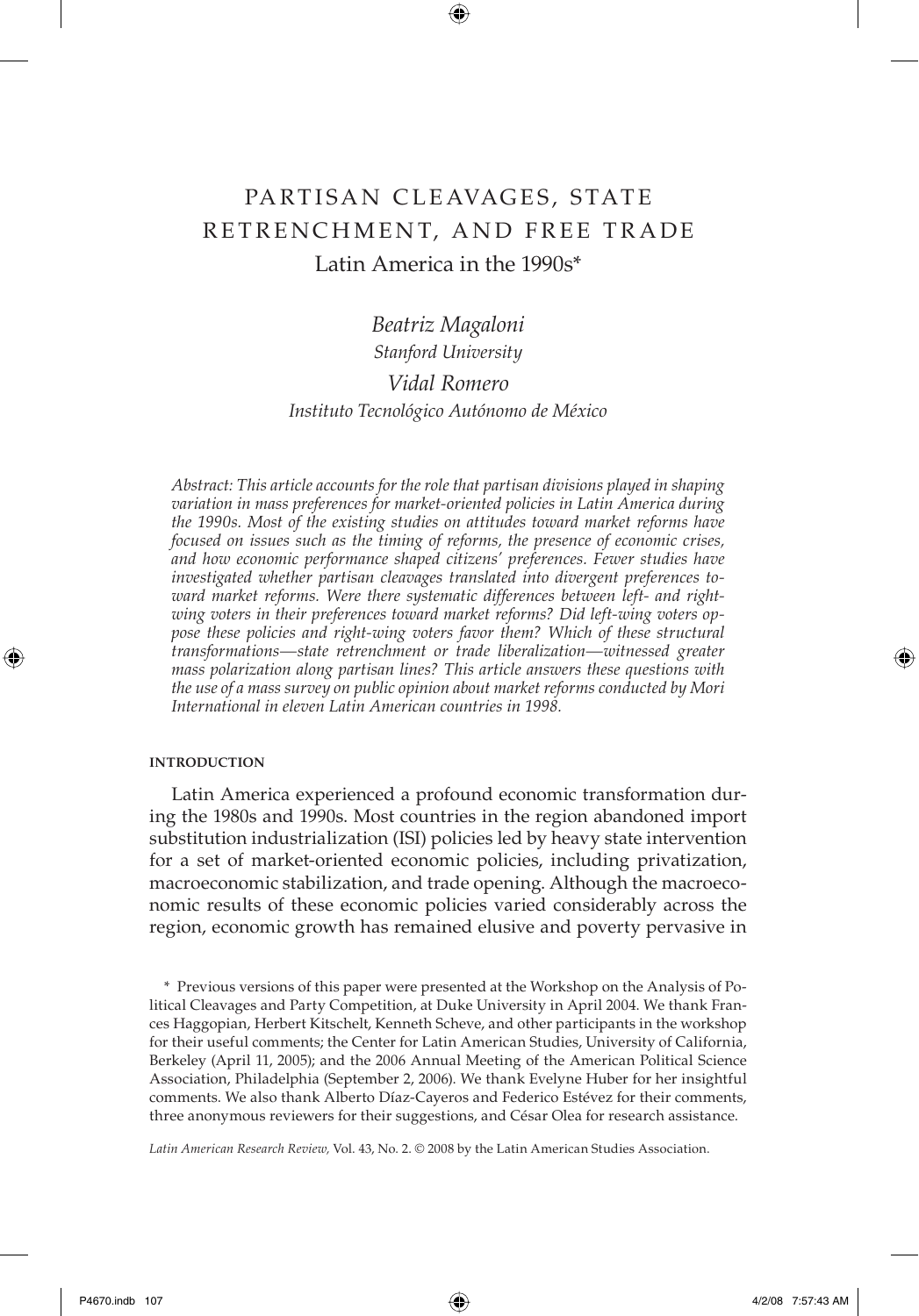most countries (Graham and Pettinato 2003; Lora, Panizza, and Quispe-Agnoli 2004).<sup>1</sup> Not surprisingly, in recent years left-wing politicians have run successful campaigns based on anti-neoliberal platforms, and many countries in Latin America are unmistakably turning toward the left (Seligson 2007).

Our main goal in this article is to account for the role that partisan divisions played in shaping variation in mass preferences for market-oriented policies during the 1990s. Most of the existing studies on attitudes toward market reforms have focused on issues such as the timing of reforms, the presence of economic crises, and how economic performance shaped citizens' preferences (Stokes 2001a; Weyland 1998). One of the central contributions of these studies is that they elucidate the reasons citizens supported economic policies that entailed significant transitory costs. Fewer studies have investigated whether partisan cleavages translated into divergent preferences toward market reforms. Were there systematic differences between left- and right-wing voters in their preferences for market reforms? Did left-wing voters oppose these policies and right-wing voters favor them? Which of these structural transformations—state retrenchment or trade liberalization—witnessed greater mass polarization along partisan lines? This article answers these questions with the use of a mass survey on public opinion about market reforms conducted by Mori International in eleven Latin American countries in 1998.<sup>2</sup>

The extent to which partisan cleavages translate into divergent preferences for economic policies has been widely studied in advanced economies (Boix 2000; Garrett 1995; Huber and Stephens 2001; Oatley 1999) but scarcely researched in Latin America. One of the few cross-sectional studies that assessed the extent to which left-right divisions shaped mass preferences toward market reforms in Latin America is that of Panizza and Yáñez (2005). They employed individuals' self-reported ideology and found no evidence that those individuals at the lower levels of a ten-point scale, from left to right, rejected market reforms.<sup>3</sup> A puzzling implication of this study is that left-wing voters appear not to oppose market reforms.

1. Some studies argue that market reforms in Latin America have had positive effects on growth, although they acknowledge that growth has been modest; see Loayza, Fajnzylber, and Calderón (2005); Shirley and Walsh (2000); Stallings and Peres (2000).

2. We are grateful to Miguel Basáñez, who generously shared the data with us. The survey considered fifteen nations, although our regression analysis is restricted to eleven countries: Argentina, Bolivia, Brazil, Chile, Colombia, Costa Rica, Ecuador, Mexico, Paraguay, Peru, and Venezuela (*N* = 9,701). We excluded Dominican Republic, Guatemala, and Panama because significant information on some of our dependent and independent variables, including basic demographics, was missing for these countries. The survey also included the United States.

3. The upper levels of a left-right ten-point scale were more likely to support market reforms.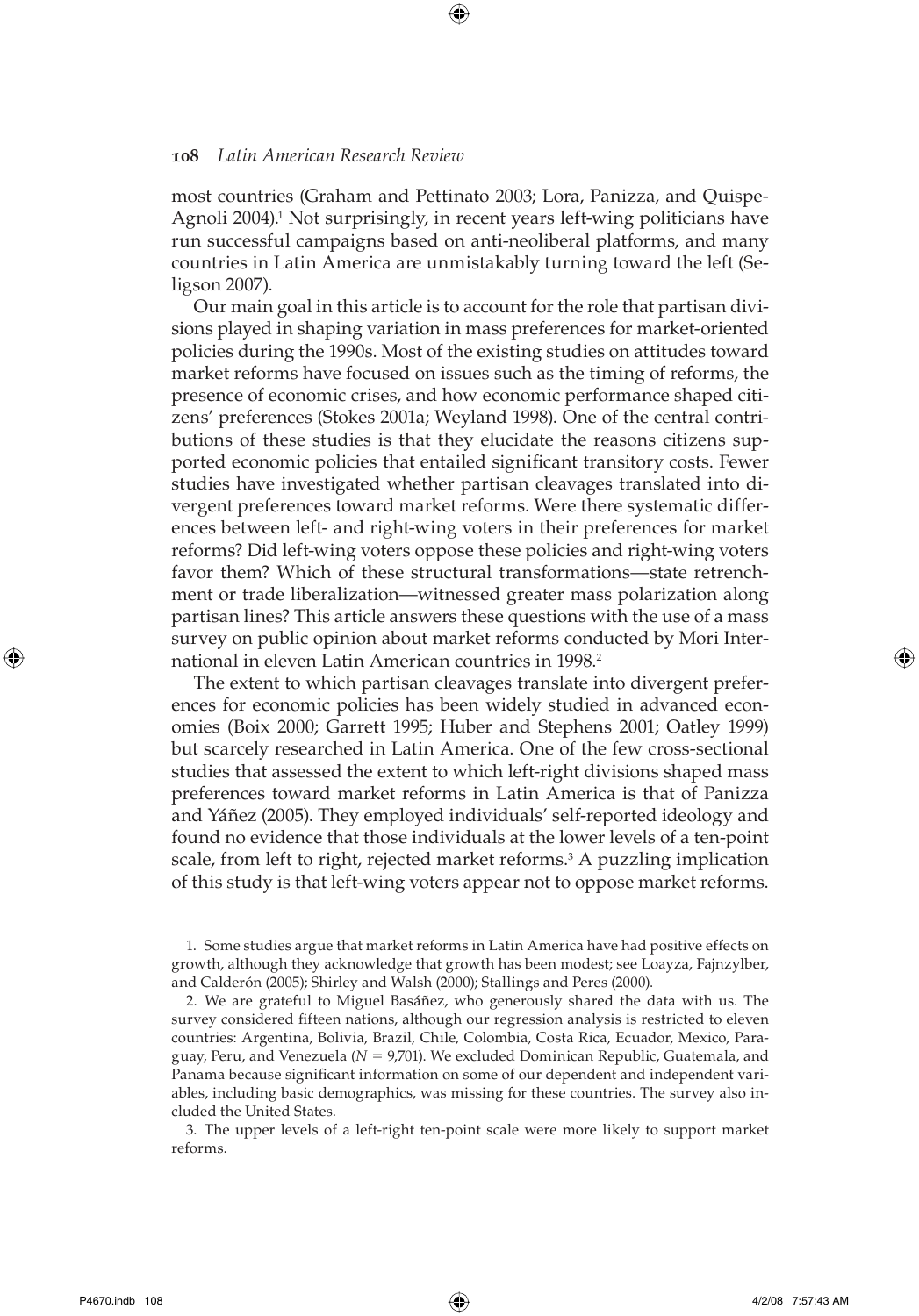Yet we know from elite studies that leftist politicians objected to the dismantling of ISI policies and the enactment of market reforms.

Zechmeister (2002) argues, however, that when Latin American voters are asked to place themselves on a left-right ten-point scale it is not clear what they interpret as right or left. She finds that in countries of recent democratization or transitioning toward democracy, self-reported ideological positions on the left-right scale are more a reflection of voters' positions along a regime dimension than of voters' divisions over economic policies. We thus need an alternative measure to explore voters' divisions over economic policies and their distribution along the left-right distributive dimension.

This article revises and extends the existing literature on mass preferences for market reforms. To study partisan cleavages toward market reforms we rely on a regionwide mass survey. Through factor analysis we reduce the mass survey questions to two meaningful dimensions of market reforms: free trade and state retrenchment. Then, using these factor scores as dependent variables, we identify the determinants of citizens' preferences for these two components of market reforms. To assess whether voter alignments shaped mass attitudes toward market reforms, we employ individuals' reported voting intentions rather than self reported ideology. To identify parties' ideological leanings, we employ an elite survey that asked Latin American legislators how they perceived the political spectrum (Alcántara and Freidenberg 2003a, 2003b, 2003c) and analyses of this survey (Rosas 2005; Rosas and Zechmeister 1999).

We demonstrate that, holding economic performance constant, voters supporting left-wing parties were significantly more likely to oppose these reforms and right-wing voters to favor them, but that these partisan divisions mostly shaped preferences toward state retrenchment and not so much trade liberalization. Our results can thus make sense of why the biggest political battles in Latin America in the 1990s were fought around privatization—electricity, oil, pensions, and health—and not so much around trade opening. Our analysis employs a survey conducted in 1998 rather than a more recent one because we want to explore attitudes toward market reforms by the time they were implemented. Thus, the data we use reflects Latin Americans' attitudes by the 1990s and, as such, cannot be employed to extrapolate attitudes today. The average citizen in the region appears to have been more conservative in the 1990s, before the resurgence of the left (Seligson 2007). Nonetheless, because we uncover some of the causal links between social cleavages, left-right partisan divisions, and market reforms, our results provide a meaningful theoretical background against which Latin America's current move toward the left can be assessed. We elaborate this point further in the conclusion.

The article unfolds as follows: in the first section we review the relevant literature on the determinants of mass preferences for free trade and state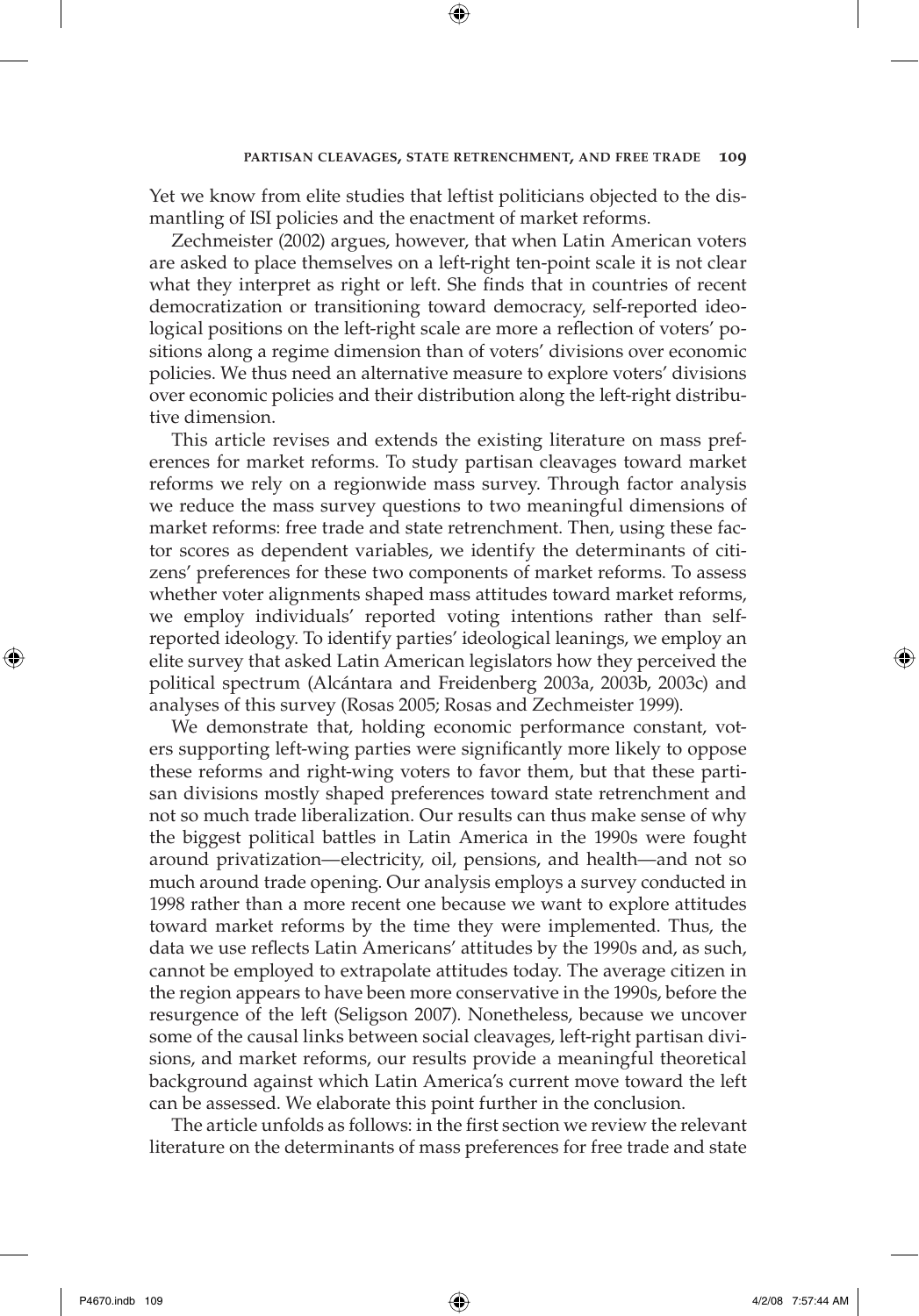retrenchment. For analytical purposes we separate our review of the literature on the basis of three broad independent variables: macroeconomic performance, social cleavages, and partisan divisions. This section also presents the series of hypotheses that we evaluate in the empirical section. We then summarize our findings and place them in the current Latin American context.

### **EXISTING RESEARCH ON SUPPORT FOR MARKET-ORIENTED REFORMS AND HYPOTHESES**

Market-oriented reforms consisted of a broad set of policies including macroeconomic stabilization, fiscal adjustment, trade openness, deregulation of markets, and state retrenchment through privatization and entitlement rollbacks. Most of the literature on public opinion toward market reforms in Latin America has focused on how economic crises, growth performance, and inflation affected support for these reforms, deemphasizing the role of partisan cleavages. In contrast, the public opinion literature focusing on advanced industrial democracies has mostly focused on the effects of social cleavages, often to the detriment of macroeconomic performance.4 We explore these lines of research in this section and state our main hypotheses, which we will put to test in the third section.

#### *Macroeconomic Performance*

One of the central questions that motivated much of the earlier literature on market reforms was the extent to which voters would tolerate a temporal deterioration of their material well-being. The pessimistic view was that economic reforms would not succeed under democracy because politicians would be tempted either to reverse them before the next election or to abandon democracy altogether (Przeworski 1991). Events proved the pessimistic view wrong: not only were economic reforms implemented under democracy but also voters seemed to dislike the reforms less than expected (Przeworski 1996; Stokes 1996).

Implicit in the pessimistic view was that voters would behave according to the normal economic voting model, rejecting the reforms as soon as they began to experience some of their transitory costs. In his comparative

4. There are a growing number of articles using regionwide surveys such as the one we use in this article by Mori International and the Latinobarómetro surveys, which became available to the wider public more recently. Most of the work on attitudes toward market reforms focuses on individual cases or a set of cases such as Stokes (1996) on Peru, Kaufman and Zuckermann (1998) on Mexico, Baker (2003) on Brazil, Graham and Pettinato (2003) on Peru, among others. Similarly, Stokes's (2001b) seminal study on policy switching in Latin America during the neoliberal era makes extensive use of public opinion surveys, as does that of Weyland (1998).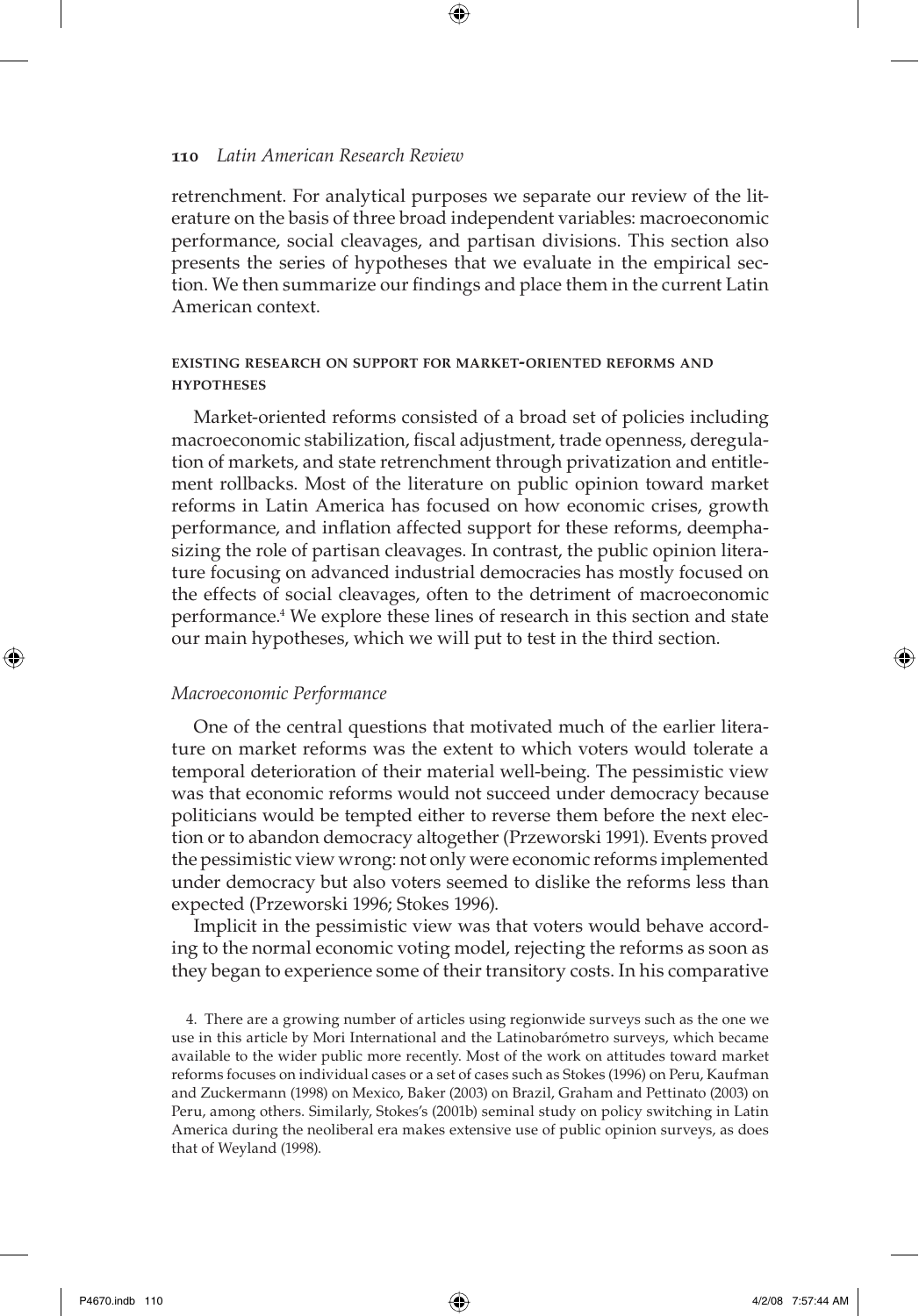analysis of economic reforms in Venezuela, Peru, Argentina, and Brazil, Weyland (1998) suggests an alternative theory of voter behavior in an attempt to explain the sources of mass support for these policies. He employs prospect theory to argue that voters would support the implementation of economic reforms when economic recession and hyperinflation put them in the "realm of losses," thus inducing them to become risk seekers. Voters would oppose economic reforms under more normal economic conditions or when economic crises are not too serious—here voters would remain in the "realm of gains" and behave as risk adverse. Perhaps the most serious limitation of this approach is that it fails to specify when exactly it is that the economic crisis is "serious enough" to put voters in the realm of losses rather than gains. However, the idea that voters might support economic reforms on the basis of the notion that the status quo is too costly is compelling.

In their comparative analysis of various Latin American and Eastern European countries, Stokes and her coauthors (1996, 2001a) also reassessed the pessimistic account that anticipated widespread mass opposition toward market reforms. They find that voters assessed market reforms on the basis of their impact on the economy but in a far more complex manner than that proposed by the normal economic voting model. On the basis of various empirical studies about the longitudinal variation in mass attitudes toward market reforms, Stokes (1996, 2001a) classifies voters' reactions to economic reforms into four models according to whether they remained optimistic or pessimistic about the future and whether they supported or opposed the reforms. In the intertemporal voting model, voters remain optimistic about the future and support the reforms despite their costs because they expect things to improve after a temporal decline in economic conditions. The exonerating model states that voters support the reforms despite the current economic deterioration because they blame an alternative set of policies for their current economic misery. The normal economic vote model leads voters to reject the reforms and remain pessimistic when they see the current economic situation deteriorate. The distributive vote model implies that voters reject the reforms despite remaining optimistic about the future because they perceive that they harm other voter groups.

Stokes's approach is useful because it emphasizes that voters can react to economic conditions in ways that dramatically differ from the normal economic vote model. However, the approach lacks a unifying voting model that can tell us under which conditions voters would behave according to the various models. Interestingly, the intertemporal model generates empirical predictions akin to Weyland's (1998) argument based on prospect theory, although the logic supporting those predictions is different. In the intertemporal vote model, current economic deterioration generates support for the economic reforms because it signals that good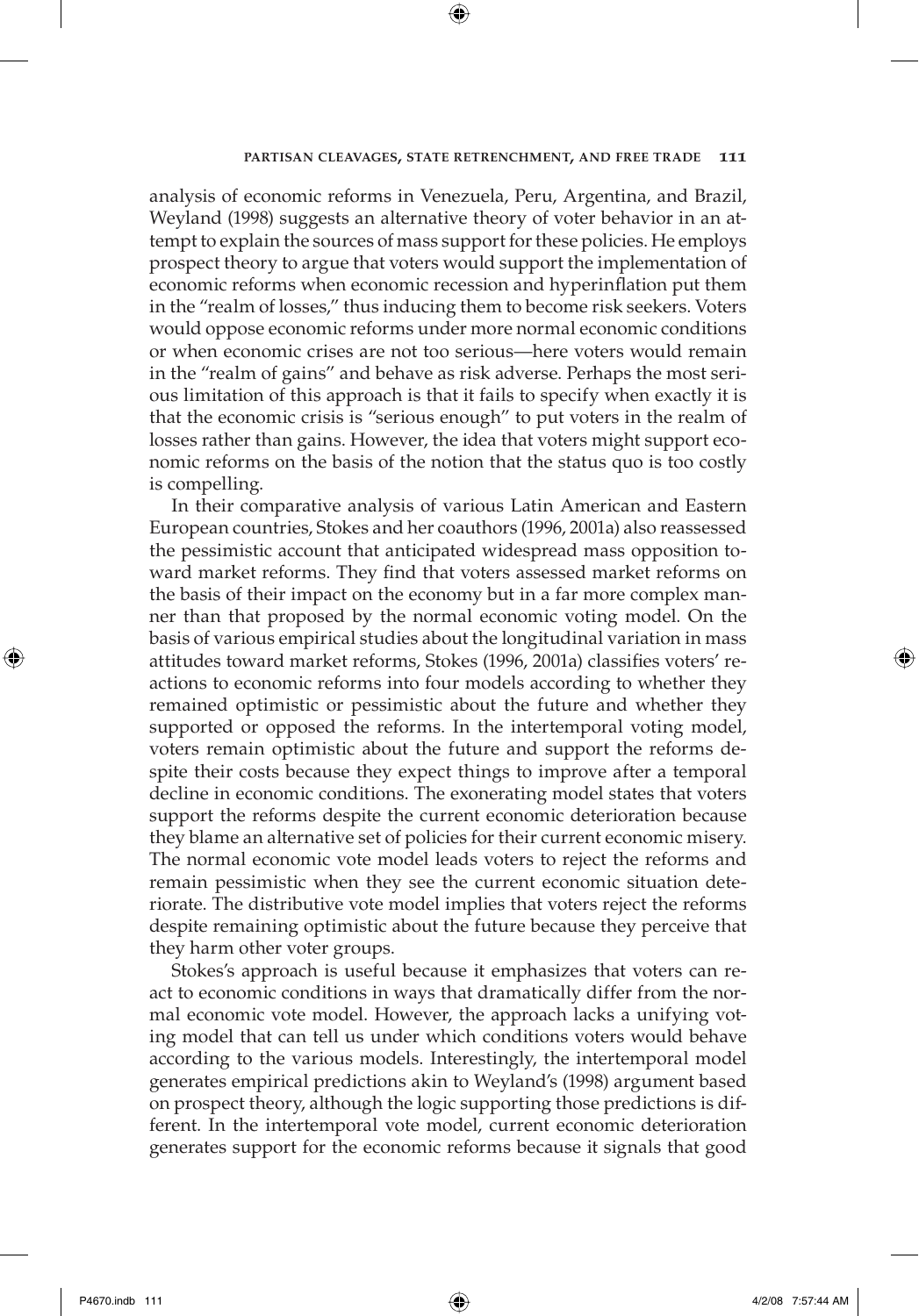things lie ahead, whereas in prospect theory current economic deterioration leads voters to embrace the economic reforms because it puts them in the realm of losses. This means that in the intertemporal model, support for economic reforms largely hinges on their credibility or the extent to which voters expect things to soon improve, whereas in prospect theory support is based on a psychological mechanism, higher risk propensities that are induced by the economic recession.

These models are useful for understanding why voters might support economic reforms soon after they are initiated. But the issue at stake in the late 1990s was not whether to initiate a new economic reform program but whether to continue to support or turn against it. By 1998, when our survey was conducted, voters in Latin America had experienced an average of seven years with market-oriented reforms and some countries, most notably Chile, had long ago shifted to development paradigms. Our argument is that voters would need some reassurance that these reforms are working to continue to support them.

Thus, we hypothesize that the normal economic vote model rather than the alternatives more accurately describes voters' behavior in the late 1990s. The normal economic vote model predicts that voters will turn against economic reforms if they have failed to generate economic growth. However, using the same survey we employ, Baker (2003) concluded that mass attitudes toward trade liberalization were completely unrelated to economic performance.

We believe that Baker's (2003) approach is limited in that, to measure the impact of economic performance, he employs growth rates of the current year. However, we see no reason why voters in Latin America would exclusively concentrate on the growth rate of the current year to assess the economic performance of the new market-oriented development paradigm.

Drawing on the work of Fiorina (1981), Achen (1992), and Magaloni (2006), we believe that voters are capable of employing longer-term information to evaluate the effects of different economic policies. Here we put to test the notion that Latin American voters evaluated market reforms by contrasting the current economic situation with the economic situation that prevailed before the enactment of the reforms. Thus, our first hypothesis is as follows:

*Hypothesis 1:* Voters will support market-oriented reforms if they assess that current economic growth is better than growth before the enactment of the reforms.

This means that the deeper the economic recession that triggered the enactment of economic reforms in the first place and the stronger the eco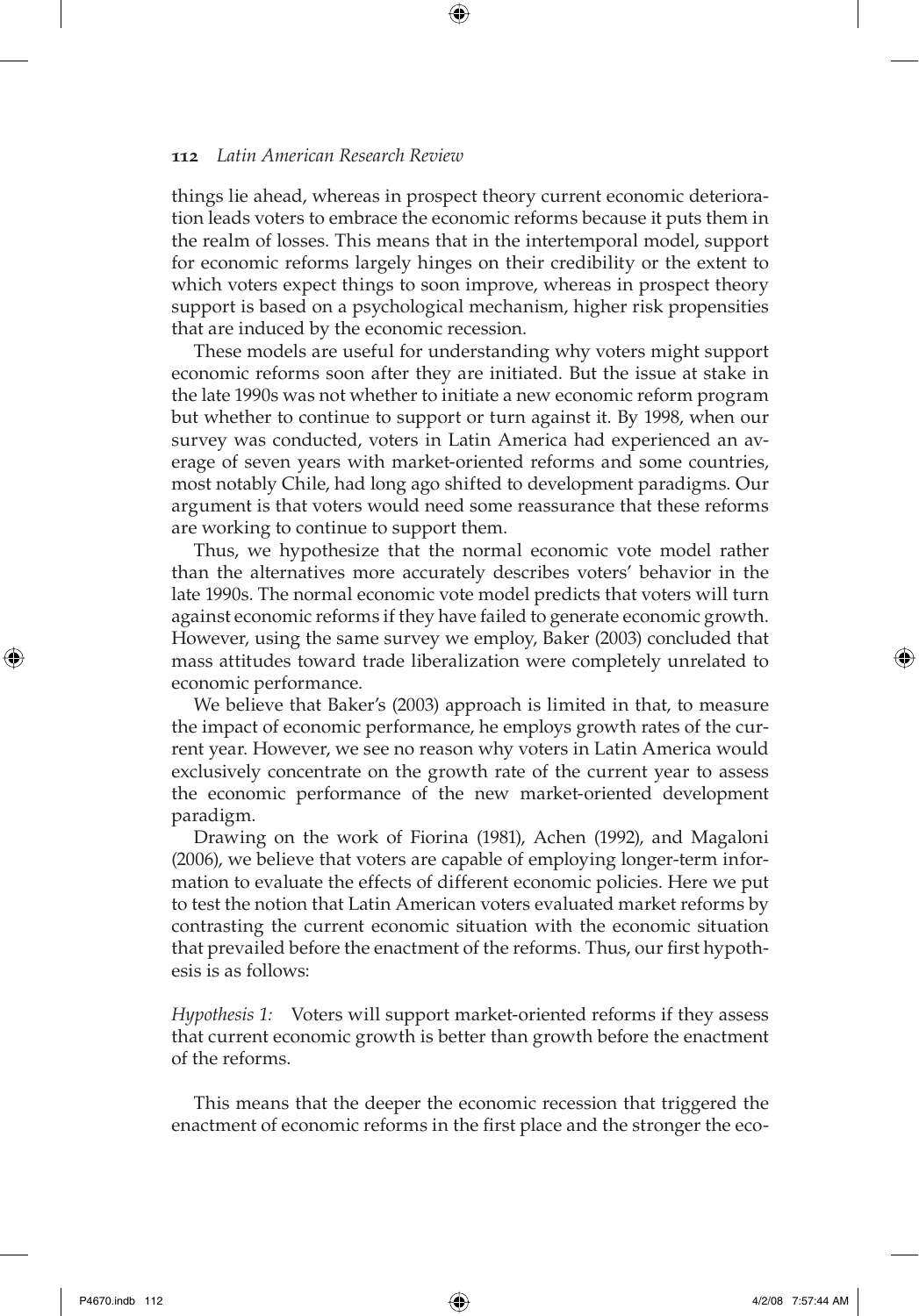nomic recovery, the higher voter support we should observe. To test for this hypothesis, we employ in our regression analyses the difference between the 1997 growth rate and the average growth rate during the 1980s of the respondent's country. We expect a positive sign for this variable. Our approach thus implies that, ceteris paribus, we should expect higher average support for market-oriented policies in countries where the economy's growth rate in 1997 was outstanding or, if not outstanding, where the current economic situation was significantly better than that prevailing in the previous decade when reforms were first enacted.

Growth rates might not be the only variable voters think of when assessing the macroeconomic impact of economic reforms. Market reforms were originally justified as a solution to acute fiscal crises and bankrupt states resulting from extreme budgetary profligacy, oversized governments, and too much borrowing, all of which translated into high inflation rates. Although in some Latin American countries hyperinflation was under control by the late 1990s, many countries were still experiencing macroeconomic instability either because of unbalanced external accounts, as in Argentina or Mexico, or because of unsuccessful fiscal adjustment efforts, as in Ecuador. Macroeconomic instability—high inflation rates accompanied by rapid and frequent currency depreciation—remains highly unpopular in Latin America because it taxes consumption, translates into declining real salaries, and induces investors to seek more stable economic environments abroad. Macroeconomic instability also reduces politicians' maneuvering room to pursue alternative policies to economic orthodoxy, thereby inducing a form of social consensus about the desirability of sustaining the reform effort that would not exist if inflation were no longer a problem. Our second hypothesis states the following:

*Hypothesis 2:* The higher the inflation rate is, the more voters will continue to embrace market reforms.

To test for this hypothesis, we employ average inflation rates from the period 1995–1997 to better capture inflationary spurs, and we expect to find a positive sign.

#### *Socioeconomic Cleavages*

Market reforms had profound distributional consequences, hurting some voter groups more than others. The ISI policies created political constituencies dependent on the state, and we expect resistance to change from the beneficiaries of these policies (Pierson 1996). There should also be stronger resistance from voter groups that stand least to benefit from the new market-led economic policies. In this section we draw from the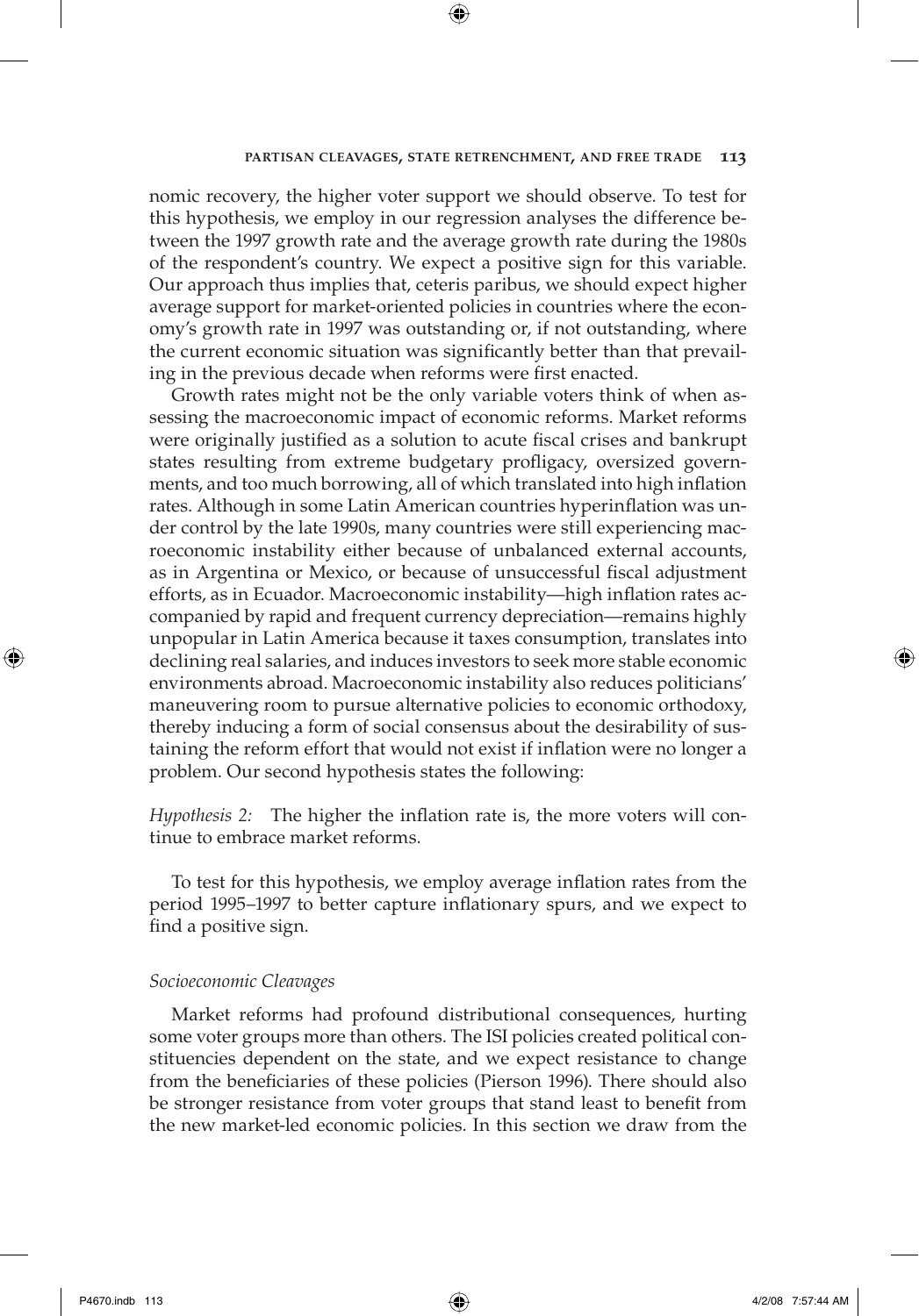public opinion literature developed for advanced industrial democracies to derive some hypotheses about the formation of socioeconomic cleavages around economic policy reform in Latin America.

Most of the public opinion literature focuses on the formation of social cleavages around free trade. The classic work draws from the Hecksher-Ohlin-Samuelson model, which predicts that a country's abundant factor (labor/capital/land) should support free trade (Rogowski 1989).<sup>5</sup> In Latin America, capital is not the abundant factor. Thus, the theory would predict higher support for free trade among labor. An alternative model, the human capital model, focuses on individuals' skills. Highly skilled individuals should favor free trade because they are more able to adapt to increased risks associated with international exposure and changing economic opportunities that come with openness. Another alternative is the Ricardo-Viner model, which focuses on sectors. The Ricardo-Viner model assumes that factors cannot move across sectors and that a sector that has a relative competitive advantage will benefit from free trade, while those employed in the disadvantaged sector will suffer.

Gabel (1998a, 1998b), Gabel, Davis, and Coleman (1998), Scheve (2000), Scheve and Slaughter (2001), and Anderson and Tverdova (2000) combine insights from the Hecksher-Ohlin-Samuelson and the human capital models to study preferences toward free trade in Europe and the United States. Scheve and Slaugther (2001) find widespread skepticism among U.S. citizens about free trade. They demonstrate that these policy preferences cut most strongly across labor-market skills and not across sectors, such that less skilled workers are much more likely to oppose free trade than are their more skilled counterparts. Less skilled workers in the United States, they argue, have seen sharp declines in their wages relative to more skilled workers as a result of free trade. Mayda and Rodrik (2005) report similar results in a study of two different surveys conducted in developed and developing countries. Hiscox (2006) finds much lower opposition to free trade in the United States after varying the wording of the questions.

The predictions of the Hecksher-Ohlin-Samuelson model and the human capital model are the same for the case of Europe and the United States, where the abundant factor is undoubtedly skilled labor. In countries in Europe and in the United States, low-skilled workers are the scarce factor and should suffer from free trade. However, in Latin America, the predictions of the Heckscher-Ohlin-Samuelson model are less straightforward and often not that well understood. A country may have abundant

5. For simplicity, we omit land as a relevant factor, although the model also provides predictions as to whether the relevant cleavage is land/capital or land/labor. The limitations of our survey, with not enough representation in the countryside, preclude us from testing this possibility more systematically.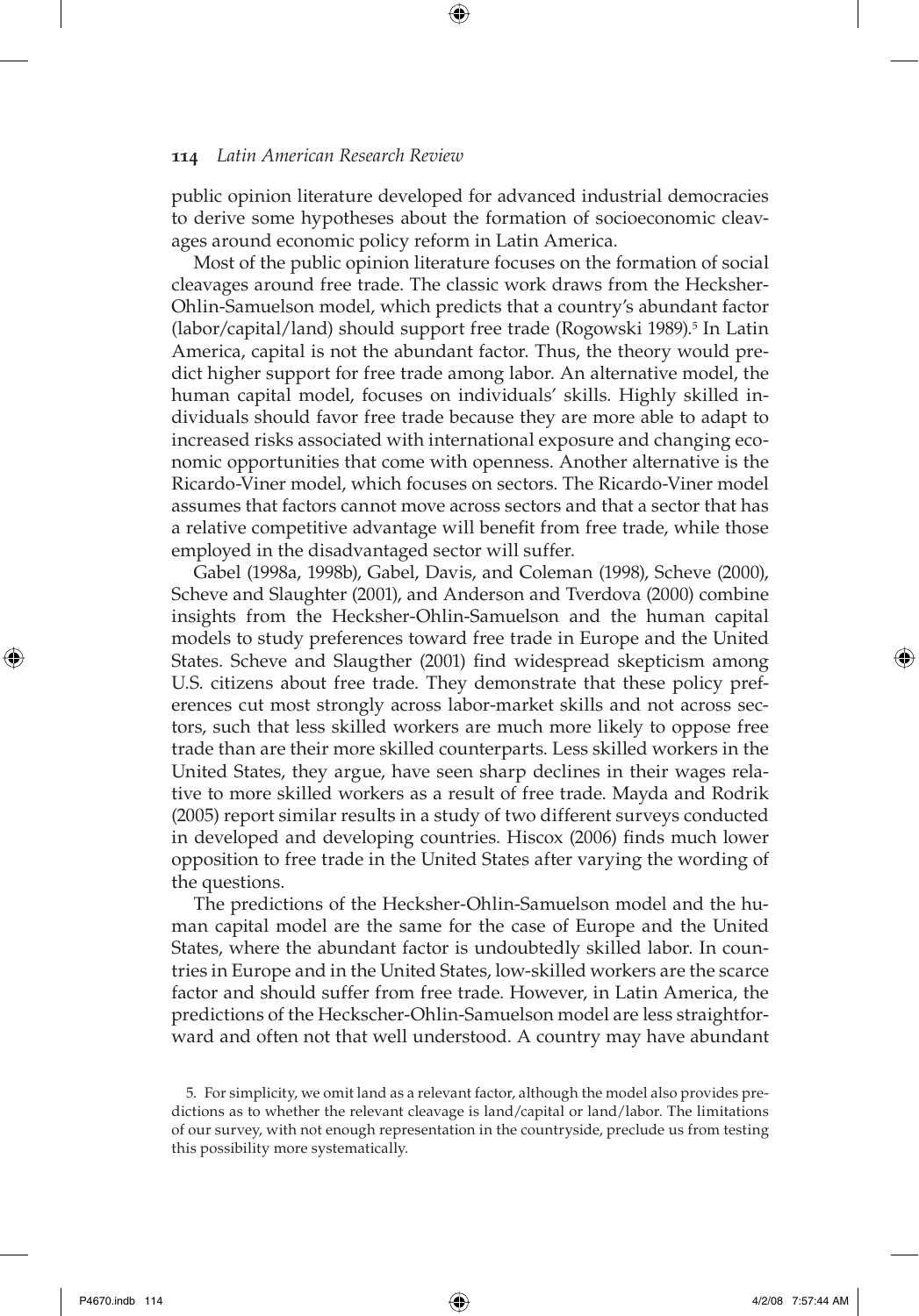unskilled labor in a regional sense but abundant skilled labor in a global sense. Middle-income developing countries such as those in Latin America have abundant unskilled labor relative to developed countries and abundant skilled labor relative to low-income developing countries. As Mamoon (2007, 11) states, "Countries like Mexico may very well be globally unskilled abundant yet locally skilled abundant, whereas countries like China may be unskilled abundant both globally and locally." This means that middle-income countries may have an interest in protecting unskilled labor or, in other words, that in Latin America unskilled labor may oppose free trade, whereas semiskilled workers may favor it. Seligson (1999) and Wood (1997) find empirical evidence supporting the claim that unskilled Latin American workers oppose free trade.

Baker (2003) challenges these approaches. He claims that occupational categories, social skills, or the prospect of job loss do not shape mass attitudes toward free trade in Latin America. He argues, instead, that Latin Americans evaluate free-trade policies as consumers rather than producers or employees and massively support them because of their positive effects on consumption, as they lower prices and increase the quality and diversity of consumer products. His theory predicts support for free trade coming mostly from the middle class, which presumably has benefited the most from consumption-enhancing free-trade policies, and has not experienced effects on skills or occupational categories.

In the following section, we put to test the predictions of the various theories we have reviewed with survey data. Table 1 states the main theories regarding the formation of social cleavages around free trade, summarizes the main hypotheses derived from each theory, and explains how we operationalize them for empirical testing. To measure factor abundance, we employ two dummies as proxies, one for blue-collar workers and the other for low-income individuals. If the relative abundant factors model is correct, these individuals should favor free trade, because in Latin America the abundant factor is labor rather than capital. To measure skill endowment, we employ the commonly used proxy of education. The human capital model predicts support for free trade coming from more highly educated individuals. The human capital/abundant factor model combines insights from both of these approaches and predicts opposition to free trade from low-skilled workers and support for free trade from semiskilled workers. The consumption-based approach predicts higher support for free trade among middle-class voters or a curvilinear relationship between income and support for free trade. We employ income categories (low, middle, and high) to test this approach. To test one of the predictions of the Ricardo-Viner model, namely that individuals in the least competitive sectors that are suffering layoffs or bankruptcy are most likely to oppose free trade, we use a dummy for whether the individual reports being unemployed.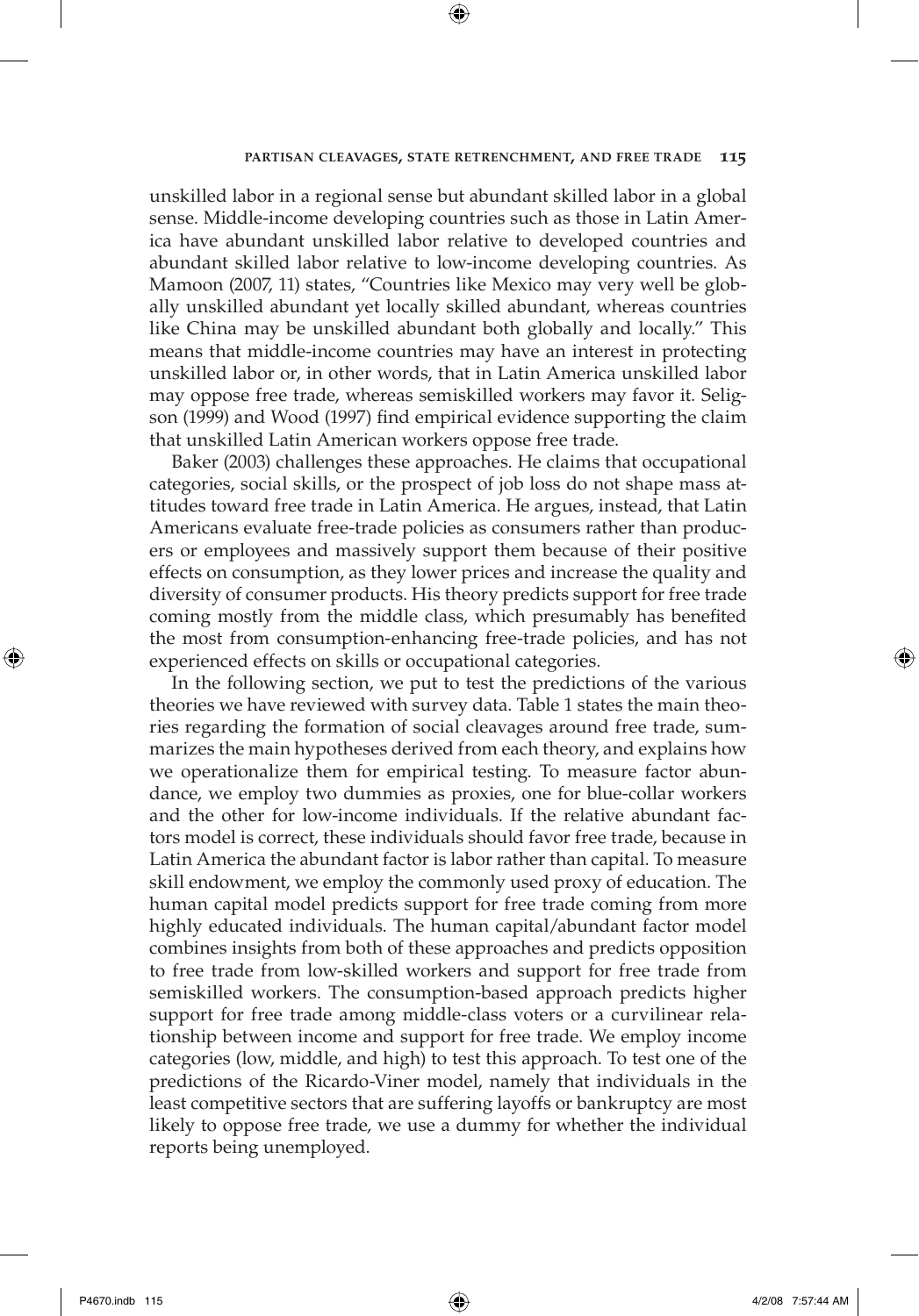| Theory                                                               | Hypotheses                                                                                                                                                                                                                                   | Operationalization and expected<br>sign of variables                                                                                                                                        |
|----------------------------------------------------------------------|----------------------------------------------------------------------------------------------------------------------------------------------------------------------------------------------------------------------------------------------|---------------------------------------------------------------------------------------------------------------------------------------------------------------------------------------------|
| Relative factor<br>abundance model<br>(Hecksher-Ohlin-<br>Samuelson) | 3. Scarce factor (labor,<br>land, capital) should<br>oppose free-trade;<br>abundant factor should<br>favor free-trade.                                                                                                                       | Dummy for blue-collar<br>workers and dummy for<br>low-class.<br>Positive sign for both<br>variables.                                                                                        |
| Human capital model                                                  | 4. Low-skilled individuals<br>should oppose free trade;<br>high-skilled individuals<br>should favor free trade.                                                                                                                              | Education as an ordinal<br>discrete variable<br>encompassing 17 categories.<br>Positive sign.                                                                                               |
| Human capital and<br>factor abundance<br>models combined             | 5. In Latin America,<br>semi-skilled workers<br>should favor free trade.<br>Low and high-skilled<br>workers should oppose<br>free trade.                                                                                                     | Dummy for blue-collar workers<br>with primary or no education<br>(low-skilled).<br>Negative sign.<br>Dummy for blue-collar workers<br>with high-school education or<br>more (semi-skilled). |
| Specifics factors model<br>(Ricardo-Viner)                           | 6. Individuals with assets<br>or employed in<br>uncompetitive industries<br>should oppose free trade;<br>individuals employed or<br>with assets in internationally<br>competitive or expanding<br>export sectors should favor<br>free trade. | Positive sign.<br>Dummy for unemployed.<br>Negative sign.                                                                                                                                   |
| Consumption model<br>(Baker, 2003)                                   | 7. The middle-class favors free<br>trade because of its benefits<br>on consumption; no effects<br>for factors.                                                                                                                               | Income categories (low, middle,<br>and upper class).<br>Positive sign for middle class.                                                                                                     |

*Table 1 Attitudes toward Free Trade and Hypotheses from Major Theories*

These theories provide clear predictions about attitudes toward free trade but have less to say about preferences for state retrenchment as reflected in the privatization of key industries, such as oil, gas, and electricity. or key services, such as health, education, and pensions. In Latin America these have been highly contentious issues polarizing voter groups and parties of the left and the right. Following Pierson (1996), our hypothesis is that opposition to state retrenchment should come from beneficiaries of the previous ISI strategy, including unionized workers and low-income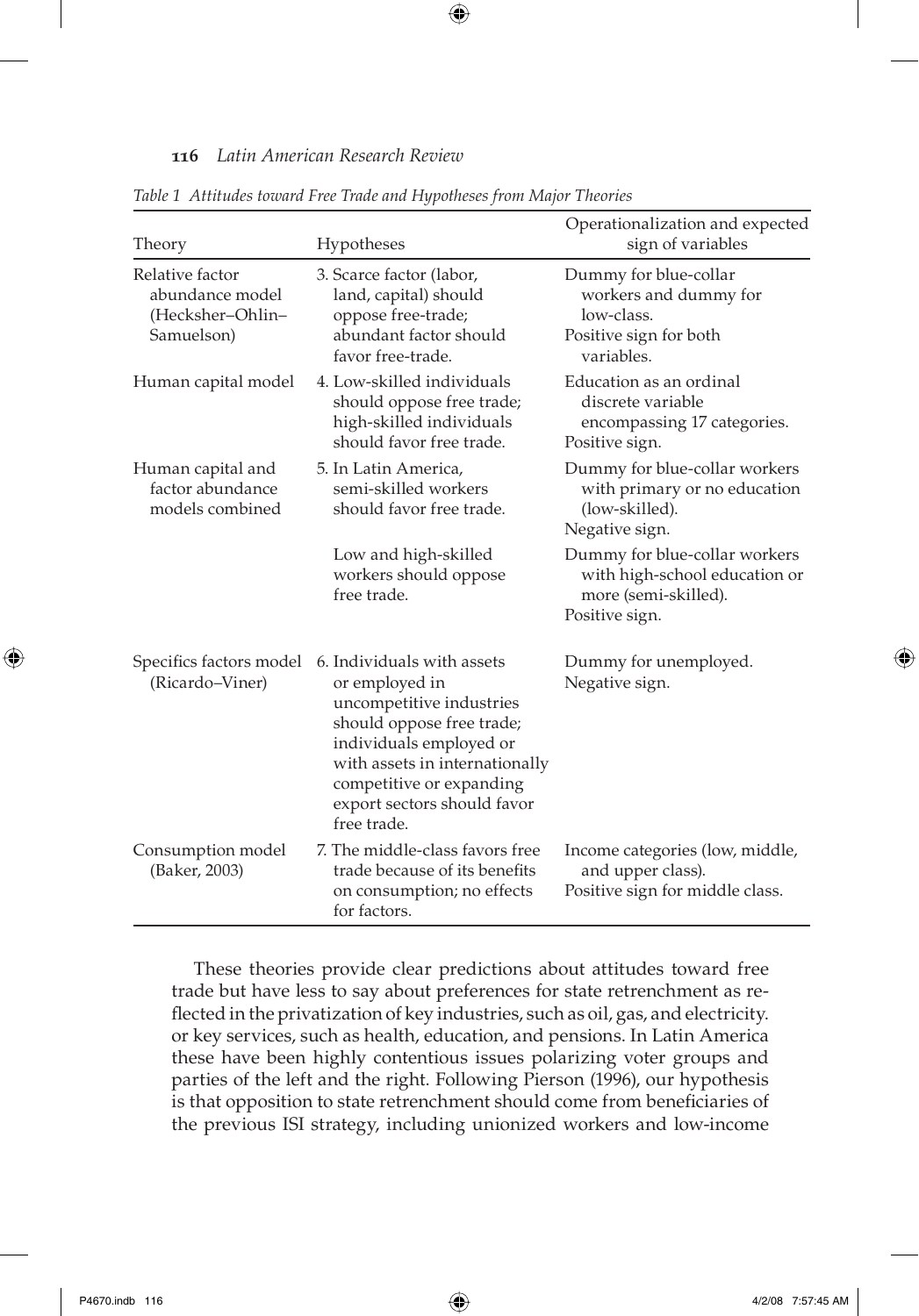individuals who benefit from state programs. Thus, we tested the following hypothesis:

*Hypothesis 8:* Blue-collar workers and low-income individuals should oppose state retrenchment.

The Bolivian case suggests that, in addition to the conventional class and income divisions, privatization policies inspire strong opposition from indigenous communities that have failed to benefit from national resources controlled by multinational corporations. For example, some years before winning the presidency in Bolivia, Evo Morales assumed the acronym, name, and colors of the then-inactive organization Movement Towards Socialism (Movimiento al Socialismo) with the explicit intent to halt privatizations, calling for the nationalization of the country's key industries and sectors, including gas. We hypothesize the following:

### *Hypothesis 9:* Indigenous groups should oppose state retrenchment.

To test this hypothesis, we employ a dummy for individuals who reported being indigenous. It should be kept in mind, however, that the Mori survey is disproportionately urban, which means on the one hand that indigenous people are underrepresented in the sample and on the other hand that preferences of indigenous people inhabiting cities may not accurately reflect preferences of the entire indigenous population.

#### *Partisanship and Political Legacies*

Did voters who supported left-wing candidates reject market reforms? For Western European countries, Cameron's (1978) seminal work demonstrated that economic policies responded to the partisan composition of the government. More recent studies, most notably that of Huber and Stephens (2001), have demonstrated that the partisan composition of the government is a major determinant of welfare-state formation during the so-called golden age, although it has marginally shaped divergent patterns of state retrenchment after the 1980s. These results are premised on the notion that right- and left-wing parties receive support from different voter groups—labor and low-income individuals support the left, and capital and high-income individuals support the right—and that these groups have distinctive preferences for economic policies. Labor and lower-income groups want state protection and capital, and vice versa for higher-income groups (for a view that challenges this claim, see Mares 2003). Some authors find that these partisan differences have remained even after economies became more internationalized (Boix 2000; Garrett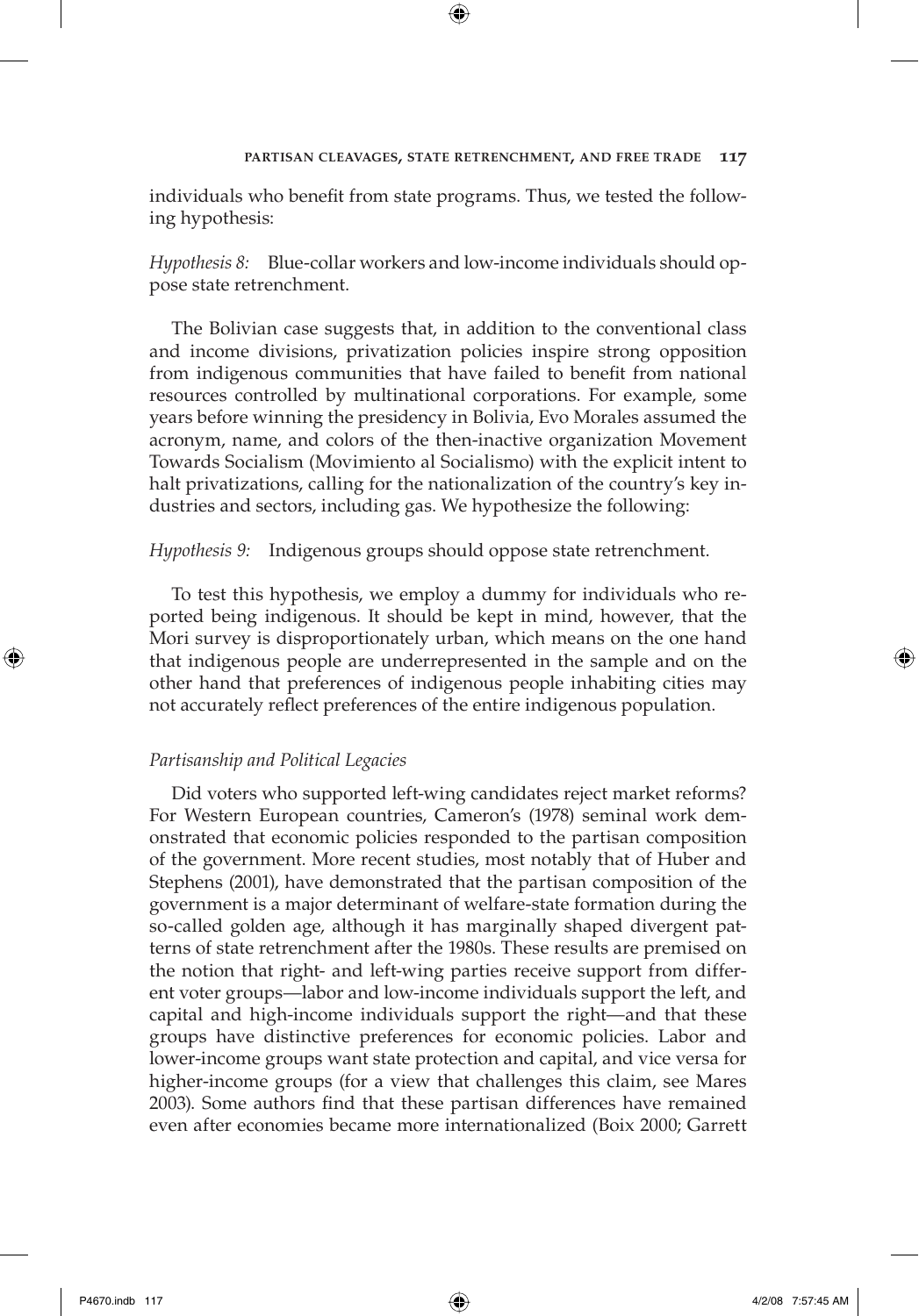1995; Oatley 1999). Research on this issue for the Latin American region has lagged behind the literature on advanced industrial democracies.

The translation of partisanship into attitudes toward economic policies might be far more complex in Latin America than in Europe. Presidents leading populist labor-based parties came to power in Mexico, Argentina, and Venezuela in the 1980s and 1990s to advance a set of economic policies conventionally associated with the right.<sup>6</sup> These presidents carried out the most important policy turnaround of the postwar era, the dismantling of state-led growth, and embraced market-oriented policies, including trade liberalization, state retrenchment, and macroeconomic stabilization. These policies challenged the long-term alliance with their parties' principal constituency, most notably unionized labor (Collier 1992; Murillo 2001; Romero 2005).

Some of the traditional support base of the labor-based parties supported the economic reforms. Stokes (2001b) presents convincing evidence that in some Latin American countries citizens' support for market oriented reforms was constructed *ex post*, conditional on the economic effects of those policies. Remmer (2003) also demonstrates that, regardless of their party's ideology, incumbents were rewarded when orthodox economic policies produced growth and reduced inflation:

The willingness of Latin [American] governments to pursue orthodox policies over extended periods of time accordingly needs to be understood in terms of the electoral calculus guiding policy formation rather than as the insulation of political leaders from democratic pressures, semi-authoritarian decision-making processes, or the fragilities of civil society. Given the economic costs and benefits of different policy choices, politicians have opted for orthodoxy to win elections, thereby behaving in ways eminently consistent with conventional perspectives on democratic accountability. (Remmer 2003, 51)

These studies suggest that preferences toward market-oriented policies were highly conditional on economic performance and were not so much a reflection of voters' ideological predispositions. Here we seek to demonstrate that ideological divisions also mattered in shaping mass preferences toward economic policy reform. Our hypothesis is that voters with stronger and better-formed ideologies supported or opposed these policies in principle, whereas voters with more ambiguous ideological stands supported or opposed these policies conditionally, depending on their economic performance and their evaluations of the current president.

To illustrate our theoretical approach, consider Mexico. Supporters of the right-wing National Action Party (Partido Acción Nacional) supported the economic reforms in principle, and their preferences remained unchanged even after the economic collapse of 1994, which represented a

<sup>6.</sup> For a definition of labor-based parties, see Murillo (2001) and Levitsky (2003).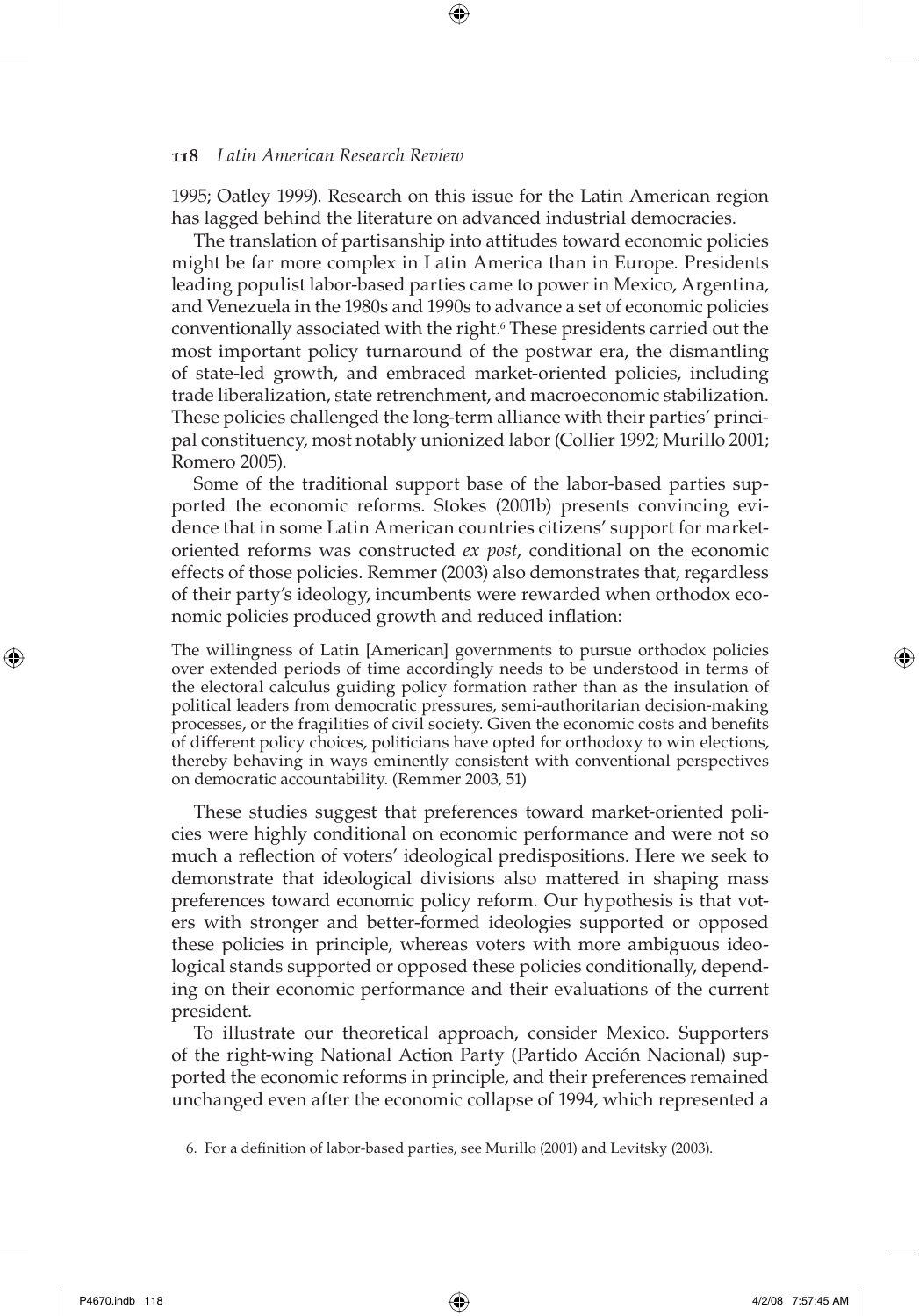serious setback to the market-oriented paradigm. Those who supported the left-wing Party of the Democratic Revolution (Partido de la Revolución Democrática) stood against the market reforms and remained unconvinced even when the economy seemed to be improving. The policy preferences of both of these voter groups, we argue, were largely shaped by their own ideological predispositions. In contrast, the core supporters of the Institutional Revolutionary Party (Partido Revolucionario Institucional, PRI)—organized labor, peasants, and the lower classes—changed their opinions of these policies depending on their approval of the president and the state of the national economy. During the presidency of Carlos Salinas de Gortari (1988–1994), PRI voters had a very high opinion of their leader and, as a consequence, also approved of his market-oriented policies. After the 1994 peso crisis, presidential approval collapsed, leading PRI voters to turn both against the market-oriented policies, most notably against privatization, and against their president. The same logic applies to Argentine Peronist voters, who favored the reforms when the economy was improving and presidential approval was high. As Argentines' approval of President Carlos Menem collapsed after his first term in office, voters changed their preferences for economic policies.

Our discussion suggests that economic performance and ideology jointly influenced preferences for economic reforms. Consistent with the work of Remmer (2003), we claim that voters should support economic reforms, and the incumbent president implementing them, when such reforms produce results. However, economic performance should mostly shape the attitudes of less ideological voters or those who support centrist parties. In contrast, voters who support right- or left-wing parties should support or oppose the economic reforms in principle. Thus, our claim is that there existed a core support base of the left and the right whose policy preferences were largely shaped by ideology and not so much by economic performance. We thus derive the following hypotheses:

*Hypothesis 10:* Presidential approval is positively correlated with support for market reforms (implying that the current president supports market reforms).

*Hypothesis 11:* Voters supporting left-wing parties should oppose market reforms and voters supporting right-wing parties should favor them.

To test for these hypotheses, we employ reported voting intentions in our survey and presidential approval. At the time the survey was collected, 43 percent manifested support for one of the three main parties in Congress and 57 percent did not manifest a preference for any party. In the absence of better measures, we take these partisan preferences as proxies for parties' core base of support. We coded these parties as left, center, or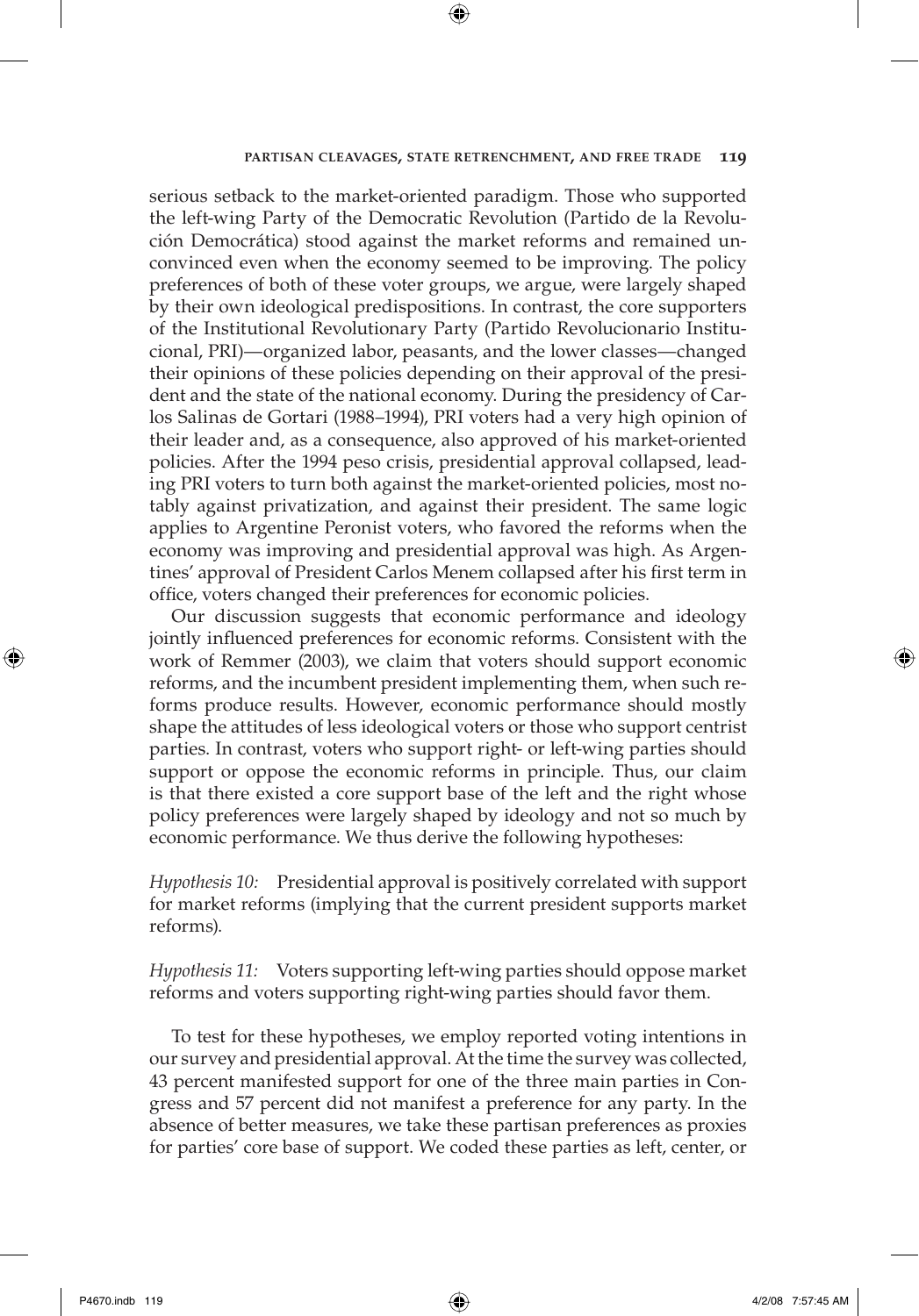right using the work of Alcántara and Freidenberg (2003a, 2003b, 2003c), Rosas and Zechmeister (1999), and Rosas (2005).

Political parties should also shape preferences toward economic policies by the way in which they shape long-term government, the history of economic policy, political institutions, and political culture. As Huber and Stephens (2001, 30) claim, "actors' intentions and desires are not selfgenerating but are products of social and political struggles over decades and even centuries." This means that the distribution of preferences and political ideologies are the historical creation of past struggles, which get cemented into economic institutions and political organizations: "To the extent that progressive social and political movements can change political consciousness, they are very likely to have effects on . . . the political center of gravity in society."

Drawing on this approach, our claim is that countries with a history of labor-based parties governing during prolonged periods in the postwar era should have political cultures that are more supportive of protectionism and state intervention than those prevailing in countries where labor-based parties did not govern for prolonged periods or failed to shape economic policies in any fundamental way. We derive the following hypothesis:

*Hypothesis 12:* There is more resistance toward state retrenchment and trade opening in countries where labor-based parties significantly shaped the history of economic policy and the formation of political institutions.

Our hypothesis on the effects of political legacies partially draws on Roberts, who traces the effects of labor-based party legacy on the politics of the post–economic reform era across Latin America. A difference in our approach is that we only highlight labor-based parties that governed for prolonged periods and that left strong institutional legacies. We identify four cases with such histories: Argentina, Chile, Mexico, and Venezuela.

### **EMPIRICAL ANALYSIS OF THE DETERMINANTS OF PREFERENCES FOR FREE TRADE AND STATE RETRENCHMENT**

We now turn to our empirical analysis of the Mori survey. To maximize the number of observations, we imputed the missing values using the Emis logarithm implemented by Amelia as a more efficient alternative to listwise deletion and to imputation by regression analysis (King et al. 2001). The sample  $(N = 9,701)$  was distributed by country as follows: Argentina (*n* = 1,000), Bolivia (*n* = 751), Brazil (*n* = 993), Chile (*n* = 1,000), Colombia (*n* = 1,000), Costa Rica (*n* = 750), Ecuador (*n* = 500), Mexico (*n* = 1,199), Paraguay (*n* = 479), Peru (*n* = 1,029), and Venezuela (*n* = 1,000). In the following sections we describe our dependent variables and present the results of our regression analyses.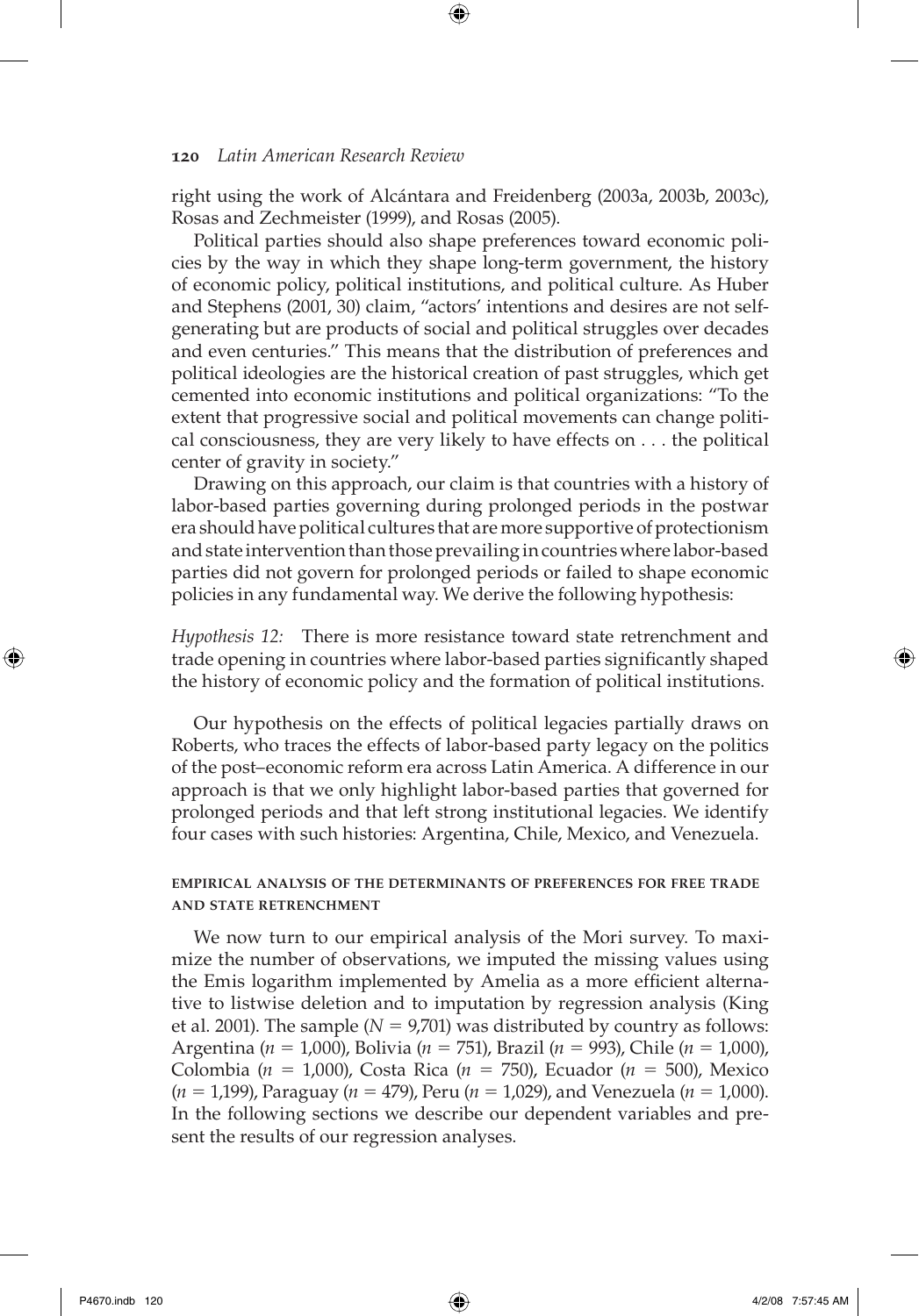#### *Dependent Variables*

Our dependent variables come from a factor analysis that reduces various policy questions related to market reforms to some common dimensions. The factor analysis produced two different dimensions that we labeled "free trade" and "state retrenchment." The first factor considers two questions related to free trade: (1) "Since some years ago, this country has increased its trade and interconnections with other nations. This is a tendency towards 'free-trade.' Do you think that 'free-trade' is very good, somewhat good, somewhat bad, or very bad for the country?" and (2) "The presidents of North and South America are talking about a free-trade zone for the whole continent. Do you favor or oppose this idea?" Table 2 provides a description of the data by showing the distribution of respondents on the first question by country. Our data reveal outstanding levels of support among Latin Americans for free trade by the time the survey was conducted. However, there are significant differences among these countries. Citizens in Ecuador, Venezuela, and Costa Rica are significantly more supportive of free trade than those in Paraguay, Mexico, or Chile.

The state retrenchment factor includes a battery of ten different economic activities for which interviewees were asked about their preference for government, mixed, or private ownership: "Tell me which activities should be owned by the government and which owned by private individuals." (1) oil, (2) electricity, (3) airlines, (4) mines, (5) schools, (6) phone companies, (7) water supply, (8) television, (9) health care, and (10) pensions. To display the data, table 3 presents two indexes reflecting preferences toward state retrenchment by country. One is about privatization of key industries and utilities (e.g., oil, electricity, airlines, mines, phone companies, and water supply) and the other about privatization of social services and social insurance (e.g., schools, health care, and pensions). The index of privatization of "industries and utilities" goes from −7 to 7, where −7 indicates that the respondent believes that all of these industries and public services should belong to the state and 7 indicates that the respondent believes that all of them should be in private hands. The index of social services ranges from −3 to 3.

The average respondent was rather centrist in his or her attitudes toward government involvement in key industries and stood more to the left on the extent of government involvement in schools, pensions, and health care. Chileans, Mexicans, and Argentines are most opposed to privatization of social insurance. Chileans and Mexicans are also most opposed to privatization of key industries and utilities. The most rightleaning on the second index are Ecuador, Venezuela, and Columbia. Venezuela is surprising, and also to some extent Ecuador, given its subsequent turn toward the left and the dramatic reversal of economic policies that President Hugo Chávez brought about. We should highlight, however,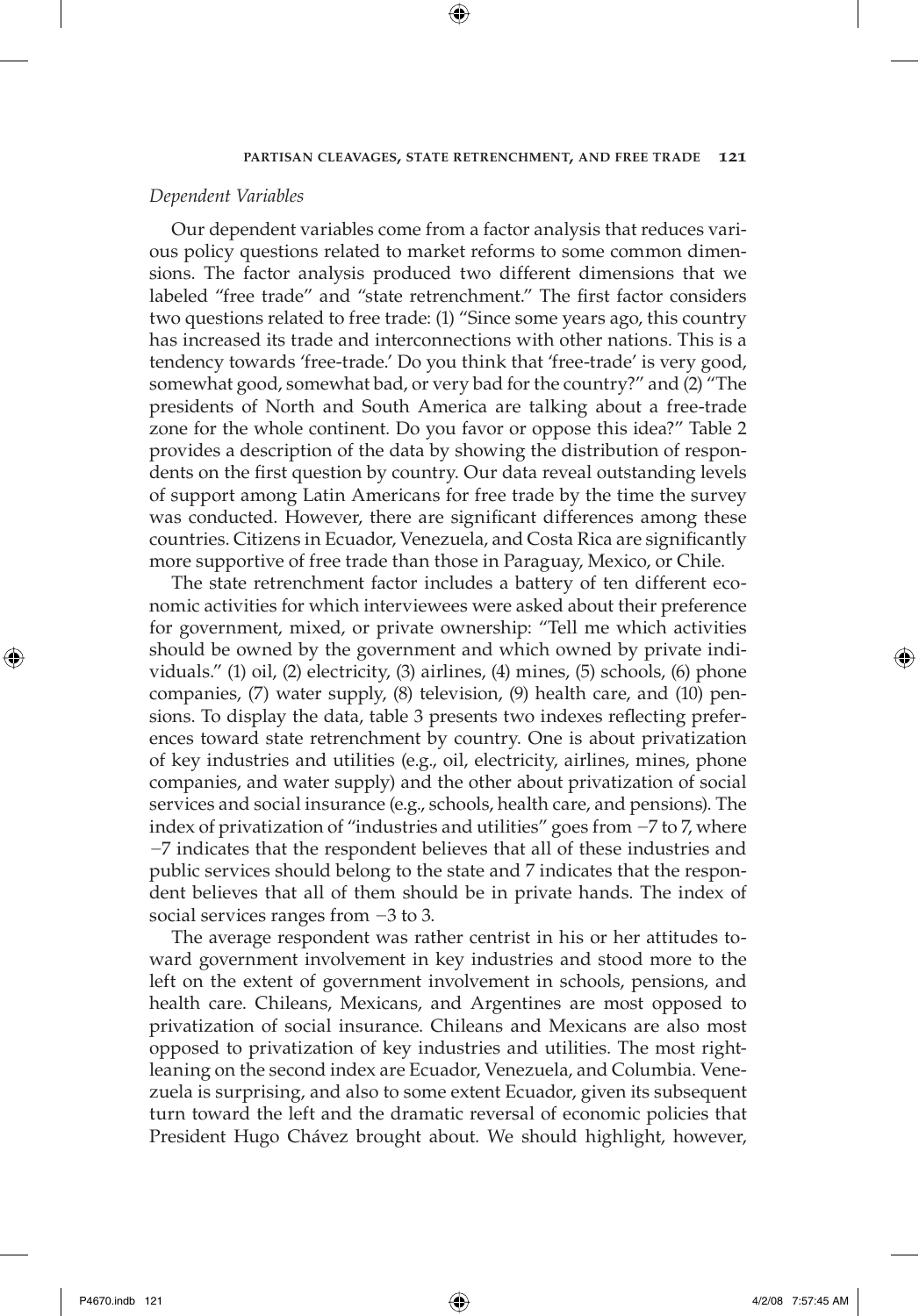#### **122** *Latin American Research Review*

| Country                   | Very<br>bad    | Somewhat<br>bad | Somewhat<br>good | Very<br>good | NA | Total | N    |
|---------------------------|----------------|-----------------|------------------|--------------|----|-------|------|
| Ecuador                   | $\overline{2}$ | 8               | 36               | 52           | 2  | 100   | 500  |
| Venezuela                 | 6              | 9               | 33               | 48           | 5  | 100   | 1000 |
| Costa Rica                | 3              | 4               | 42               | 45           | 6  | 100   | 750  |
| Brazil                    | 7              | 10              | 29               | 45           | 9  | 100   | 993  |
| Peru                      | 3              | 6               | 47               | 38           | 7  | 100   | 1029 |
| Bolivia                   | 5              | 8               | 46               | 36           | 5  | 100   | 751  |
| Colombia                  | 4              | 9               | 52               | 30           | 5  | 100   | 1000 |
| Argentina                 | 6              | 12              | 39               | 29           | 13 | 100   | 1000 |
| Chile                     | 3              | 12              | 52               | 27           | 7  | 100   | 1000 |
| Mexico                    | 8              | 12              | 43               | 27           | 10 | 100   | 1199 |
| Paraguay                  | 4              | 11              | 47               | 20           | 19 | 100   | 479  |
| Average /                 |                |                 |                  |              |    |       |      |
| Total                     | 5              | 9               | 42               | 36           | 8  | 100   | 9701 |
| Source: 1998 Mori Survey. |                |                 |                  |              |    |       |      |

*Table 2 Attitudes toward Free Trade (percentage, sorted by "very good")\**

\* Question wording: "Since some years ago, this country has increased its trade and interconnections with other nations. This is a tendency toward 'free-trade.' Do you think that 'free-trade' is very good, somewhat good, somewhat bad, or very bad for the country?"

that the data reveal average preferences and not prevailing polarization within each country. Prevailing polarization can be inferred with the use of standard deviations, which are reported in columns 3 and 6 of table 3. It should be noted that polarization along the second set of policies (health care, pensions, and schools) is relatively high in Ecuador, Venezuela, and Bolivia, as well as in Argentina and Colombia. In most of these countries there was a reversal of market reforms brought about by leftist presidents in subsequent years. We leave the study of policy reversals for further research.

#### *Modeling Preferences for Free Trade and State Retrenchment*

The next step in our analysis is to explore the determinants of public attitudes toward free trade and state retrenchment. We employ the factor scores described previously as dependent variables in two identical regression models, which enables us to compare attitudes across both dimensions of market reforms. The models consider three sets of independent variables: macroeconomic performance, political variables (partisanship, presidential approval, and a country's institutional legacy), and respondents' socioeconomic characteristics (for our variables, see the appendix table). The baseline model is as follows: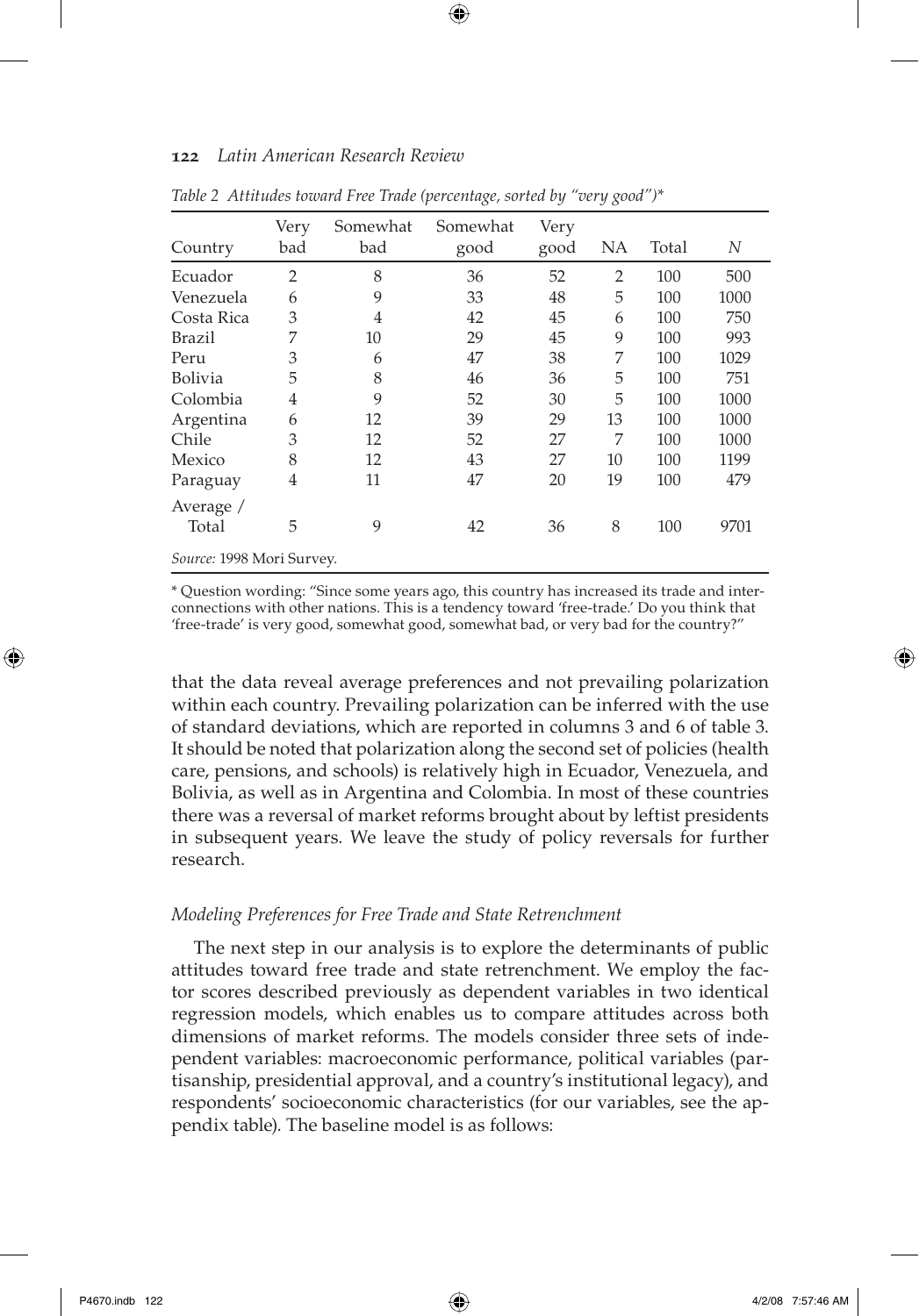|                           |         | Industry and utilities<br>$(index$ ranges from $-7$ to 7) |      |         | Pensions, health, and schools<br>$(index$ ranges from $-3$ to 3) |      |
|---------------------------|---------|-----------------------------------------------------------|------|---------|------------------------------------------------------------------|------|
|                           | Mean    | N                                                         | S.D. | Mean    | N                                                                | S.D. |
| Ecuador                   | 0.74    | 474                                                       | 4.35 | $-.55$  | 489                                                              | 2.20 |
| Paraguay                  | 0.74    | 302                                                       | 4.44 | $-1.52$ | 394                                                              | 1.76 |
| Bolivia                   | 0.58    | 703                                                       | 4.04 | $-1.42$ | 726                                                              | 1.87 |
| Venezuela                 | $-0.19$ | 898                                                       | 4.45 | $-0.74$ | 954                                                              | 2.22 |
| Colombia                  | $-0.31$ | 943                                                       | 4.08 | $-0.93$ | 964                                                              | 1.96 |
| <b>Brazil</b>             | $-0.39$ | 832                                                       | 4.79 | $-1.37$ | 899                                                              | 2.20 |
| Argentina                 | $-1.03$ | 841                                                       | 4.69 | $-1.53$ | 912                                                              | 1.88 |
| Peru                      | $-1.09$ | 941                                                       | 3.96 | $-1.36$ | 972                                                              | 1.80 |
| Costa Rica                | $-1.27$ | 636                                                       | 3.05 | $-1.46$ | 700                                                              | 1.65 |
| Mexico                    | $-1.58$ | 1100                                                      | 4.28 | $-1.61$ | 1135                                                             | 1.81 |
| Chile                     | $-1.67$ | 915                                                       | 3.89 | $-1.73$ | 953                                                              | 1.78 |
| Average /<br>Total        | $-0.50$ | 8585                                                      | 4.18 | $-1.29$ | 9098                                                             | 1.92 |
| Source: 1998 Mori Survey. |         |                                                           |      |         |                                                                  |      |

*Table 3 Extent of Government and Private-Sector Involvement in Industry and Basic Services (less means more government, sorted by mean industry)\**

\* Question wording: "For each of the following industries, please tell me whether you think that they should be run by the government or run by the private sector."

#### Free trade / State Retrenchment

- $= \alpha + \beta_1 \times \text{Sex} + \beta_2 \times \text{ School} + \beta_3 \times \text{ Age} + \beta_4 \times \text{ Income} + \beta_5 \times \text{Blue collar}$ 
	- +  $\beta_6$  × Unemployed +  $\beta_7$  × Indian +  $\beta_8$  × Presidential approval
	- +  $\beta_9$  × Labor-based party legacy +  $\beta_{10}$  × Left party +  $\beta_{11}$  × Center party
	- $+ \beta_{12} \times$  Right party  $+ \beta_{13} \times$  GDP Difference  $+ \beta_{14} \times$  Inflation average  $+ \mu$ . (1)

Table 4 shows the results of our regression models for free trade and state retrenchment. We use an ordinary-least-squares regression model with robust standard errors corrected for clustering within countries.<sup>7</sup>

#### *Effects of Macroeconomic Performance*

Results in table 4 support our hypotheses 1 and 2 on how economic growth and inflation translate into support for market reforms. The higher the average rate of inflation in 1995–1997 and the higher the growth rate

7. The regression coefficients in table 4 are averages of coefficients obtained from identical regressions replicated in the five databases generated by Amelia (for the theoretical justification of this procedure, see King et al. 2001). Standard errors were also computed according to King et al. (2001, 53). We thank an anonymous reviewer for suggesting this procedure.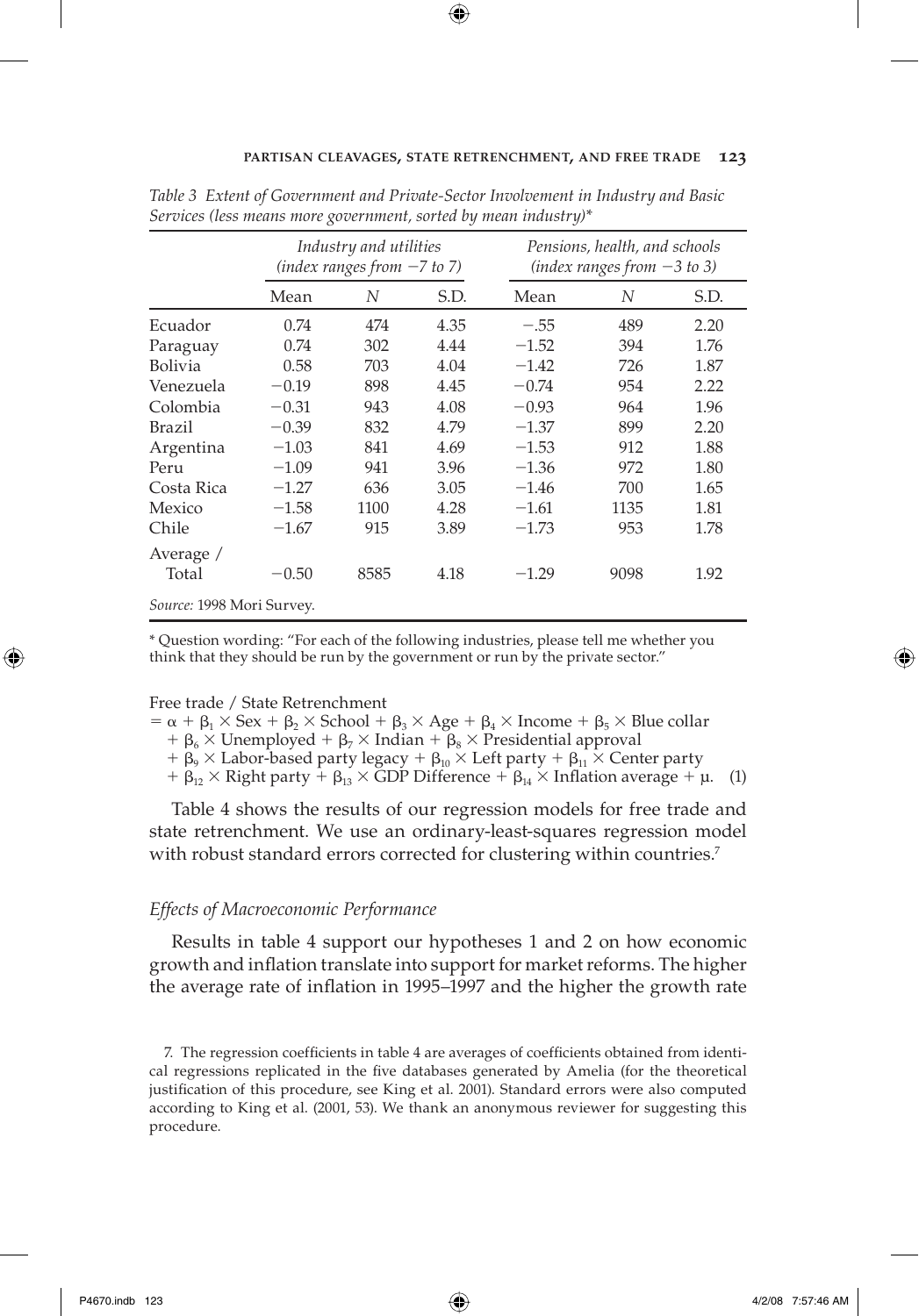|                                    |                          |                          |                                          | Model                                                                                                                                                                                                 |                                                                                                                                                                                                                                            |                                            |
|------------------------------------|--------------------------|--------------------------|------------------------------------------|-------------------------------------------------------------------------------------------------------------------------------------------------------------------------------------------------------|--------------------------------------------------------------------------------------------------------------------------------------------------------------------------------------------------------------------------------------------|--------------------------------------------|
|                                    | 1a                       | 2a                       | 3a                                       | $\frac{d}{dt}$                                                                                                                                                                                        | $\frac{1}{2}$                                                                                                                                                                                                                              | 3b                                         |
|                                    |                          |                          |                                          | State                                                                                                                                                                                                 | State                                                                                                                                                                                                                                      | State                                      |
| Dependent variable<br>Sex          | Free trade<br>-0.0928*** | Free trade<br>-0.0912*** | Free trade<br>$-0.1054***$<br>$(0.0322)$ |                                                                                                                                                                                                       |                                                                                                                                                                                                                                            | retrenchment<br>$-0.0878***$<br>$(0.0267)$ |
|                                    | (0.0298)                 | (0.0294)                 |                                          |                                                                                                                                                                                                       |                                                                                                                                                                                                                                            |                                            |
| School                             | $0.0429***$<br>(0.0081)  | $0.0450***$<br>(0.0063)  |                                          |                                                                                                                                                                                                       |                                                                                                                                                                                                                                            |                                            |
| Age                                | $0.0017$<br>$(0.0012)$   | $0.002**$<br>(0.0011)    | $-0.0009$<br>(0.0012)                    |                                                                                                                                                                                                       |                                                                                                                                                                                                                                            | $-0.0030***$<br>(0.0010)                   |
| Income                             | $0.0507***$<br>(0.0165)  | $0.0458***$<br>(0.0131)  |                                          | $\begin{array}{l} \mbox{retreachment} \\ -0.0786^{***} \\ (0.0274) \\ 0.0268^{***} \\ (0.0070) \\ (0.0070) \\ -0.0016 \\ (0.0013) \\ 0.1256^{***} \\ (0.0013) \\ (0.0196) \\ (0.0196) \\ \end{array}$ | $\begin{array}{l} {\rm retenchment} \\ -0.0760^{***} \\ (0.0268) \\ (0.0268) \\ 0.030^{***} \\ (0.0055) \\ -0.0008 \\ (0.0011) \\ 0.1175^{***} \\ 0.1175^{***} \\ (0.0181) \\ (0.0181) \\ (0.0181) \\ (0.0181) \\ (0.0181) \\ \end{array}$ |                                            |
| Low income                         |                          |                          | $-0.2828***$<br>(0.0426)                 |                                                                                                                                                                                                       |                                                                                                                                                                                                                                            | $-0.4754***$<br>(0.0584)                   |
| Middle income                      |                          |                          | $-0.1153***$<br>(0.0418)                 |                                                                                                                                                                                                       |                                                                                                                                                                                                                                            | $-0.2848***$<br>(0.0467)                   |
| Blue collar                        | (0.0090)                 | $0.0065$<br>$(0.0440)$   |                                          | (0.0382)<br>$-0.0161$                                                                                                                                                                                 |                                                                                                                                                                                                                                            |                                            |
| <b>Jnemployed</b>                  | $-0.1496***$<br>(0.0572) | $-0.1440***$<br>(0.0499) | $-0.1813***$<br>(0.0539)                 | $-0.0898*$<br>(0.0472)                                                                                                                                                                                | $-0.0149$<br>$(0.0325)$<br>$-0.0790*$<br>$(0.0446)$                                                                                                                                                                                        | $-0.1099**$<br>(0.0448)                    |
| blue-collar worker<br>ow-skilled   |                          |                          | $-0.1927$ * $(0.1048)$                   |                                                                                                                                                                                                       |                                                                                                                                                                                                                                            | $-0.1675***$<br>(0.0646)                   |
| blue-collar worker<br>Semi-skilled |                          |                          | $0.0725$<br>$(0.0543)$                   |                                                                                                                                                                                                       |                                                                                                                                                                                                                                            | (0.0290)                                   |

Table 4 Regression Models *Table 4 Regression Models*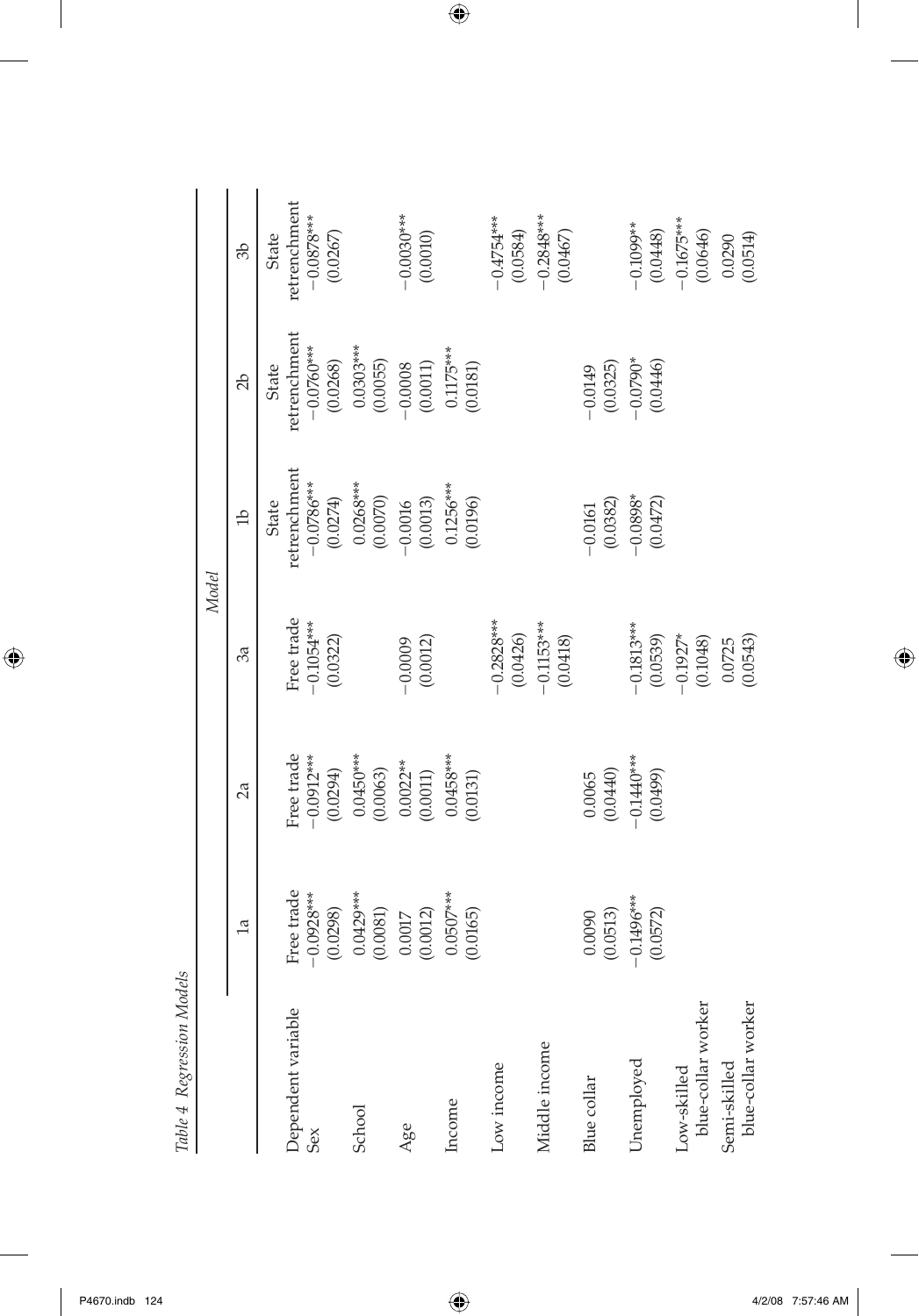| Indigenous                            |                          |                                                                                                                                                                                                                                                                                                                              |                                                                                                                                                                                                                                                                                          |                                                                                                                             | $-0.1638***$                                                                                                                                                                                                                                                                                                      |                                                                                                                                                                                                                                                                                          |
|---------------------------------------|--------------------------|------------------------------------------------------------------------------------------------------------------------------------------------------------------------------------------------------------------------------------------------------------------------------------------------------------------------------|------------------------------------------------------------------------------------------------------------------------------------------------------------------------------------------------------------------------------------------------------------------------------------------|-----------------------------------------------------------------------------------------------------------------------------|-------------------------------------------------------------------------------------------------------------------------------------------------------------------------------------------------------------------------------------------------------------------------------------------------------------------|------------------------------------------------------------------------------------------------------------------------------------------------------------------------------------------------------------------------------------------------------------------------------------------|
|                                       |                          |                                                                                                                                                                                                                                                                                                                              |                                                                                                                                                                                                                                                                                          |                                                                                                                             |                                                                                                                                                                                                                                                                                                                   |                                                                                                                                                                                                                                                                                          |
| Approval                              |                          | $\begin{array}{r} -0.4410^{***} \\ -0.0351) \\ 0.0872^{***} \\ -0.0220 \\ -0.02465 \\ 0.0465 \\ -0.02431 \\ 0.03887^{***} \\ -0.2752^{***} \\ 0.03860 \\ -0.0289^{**} \\ 0.0036^{***} \\ -0.0289^{***} \\ 0.0036^{***} \\ -0.0036^{***} \\ 0.0009 \\ -0.0036^{***} \\ 0.0009 \\ -0.00009 \\ 0.0009 \\ -0.00009 \\ 0.0009 \\$ | $\begin{array}{r} -0.1161^{*}\\ -0.01637\\ -0.0189\\ -0.0189\\ -0.0189\\ -0.00495\\ -0.00495\\ -0.00426\\ -0.2570^{*}\\ -0.0384\\ -0.00426\\ -0.0023^{*}\\ -0.00015\\ 0.00015\\ -0.00015\\ 0.00015\\ -0.0405\\ 0.00015\\ -0.0405\\ 0.00015\\ -0.0405\\ 0.00015\\ -0.0405\\ 0.00015\\ -0$ | $-0.2513**$<br>$(0.0479)$<br>$-0.0322$<br>$(0.0229)$<br>$-0.1093**$<br>$-0.1093**$<br>$(0.0443)$<br>$(0.0443)$<br>$0.0905*$ | $\begin{array}{l} (0.0428) \\ -0.0260 \\ (0.0201) \\ (0.0340) \\ (0.0340) \\ (0.0404) \\ (0.0404) \\ (0.0405) \\ (0.0406) \\ (0.0486) \\ (0.058** \\ (0.0528** \\ (0.0052** \\ (0.0011) \\ (0.0011) \\ (0.0011) \\ (0.0011) \\ (0.0038** \\ (0.0011) \\ (0.0011) \\ (0.0011) \\ (0.0011) \\ (0.0011) \\ (0.0011)$ | $-0.1416***$<br>$-0.0472$<br>$-0.0286$<br>$-0.0382***$<br>$-0.0882***$<br>$-0.0317$<br>$-0.0449$<br>$-0.0477$<br>$-0.2903***$<br>$-0.2903***$<br>$-0.2903***$<br>$-0.0477$<br>$-0.0045$<br>$-0.0048***$<br>$-0.0048***$<br>$-0.0048***$<br>$-0.0048***$<br>$-0.0048***$<br>$-0.0049$<br> |
|                                       |                          |                                                                                                                                                                                                                                                                                                                              |                                                                                                                                                                                                                                                                                          |                                                                                                                             |                                                                                                                                                                                                                                                                                                                   |                                                                                                                                                                                                                                                                                          |
| Left party                            |                          |                                                                                                                                                                                                                                                                                                                              |                                                                                                                                                                                                                                                                                          |                                                                                                                             |                                                                                                                                                                                                                                                                                                                   |                                                                                                                                                                                                                                                                                          |
|                                       |                          |                                                                                                                                                                                                                                                                                                                              |                                                                                                                                                                                                                                                                                          |                                                                                                                             |                                                                                                                                                                                                                                                                                                                   |                                                                                                                                                                                                                                                                                          |
| Center party                          |                          |                                                                                                                                                                                                                                                                                                                              |                                                                                                                                                                                                                                                                                          |                                                                                                                             |                                                                                                                                                                                                                                                                                                                   |                                                                                                                                                                                                                                                                                          |
|                                       |                          |                                                                                                                                                                                                                                                                                                                              |                                                                                                                                                                                                                                                                                          |                                                                                                                             |                                                                                                                                                                                                                                                                                                                   |                                                                                                                                                                                                                                                                                          |
| Right party                           |                          |                                                                                                                                                                                                                                                                                                                              |                                                                                                                                                                                                                                                                                          |                                                                                                                             |                                                                                                                                                                                                                                                                                                                   |                                                                                                                                                                                                                                                                                          |
|                                       |                          |                                                                                                                                                                                                                                                                                                                              |                                                                                                                                                                                                                                                                                          |                                                                                                                             |                                                                                                                                                                                                                                                                                                                   |                                                                                                                                                                                                                                                                                          |
| Labor-based party                     |                          |                                                                                                                                                                                                                                                                                                                              |                                                                                                                                                                                                                                                                                          |                                                                                                                             |                                                                                                                                                                                                                                                                                                                   |                                                                                                                                                                                                                                                                                          |
| legacy                                |                          |                                                                                                                                                                                                                                                                                                                              |                                                                                                                                                                                                                                                                                          |                                                                                                                             |                                                                                                                                                                                                                                                                                                                   |                                                                                                                                                                                                                                                                                          |
| GDP difference                        |                          |                                                                                                                                                                                                                                                                                                                              |                                                                                                                                                                                                                                                                                          |                                                                                                                             |                                                                                                                                                                                                                                                                                                                   |                                                                                                                                                                                                                                                                                          |
| $(1997 \text{ minus } 1980 \text{s})$ |                          |                                                                                                                                                                                                                                                                                                                              |                                                                                                                                                                                                                                                                                          |                                                                                                                             |                                                                                                                                                                                                                                                                                                                   |                                                                                                                                                                                                                                                                                          |
| Average inflation<br>(1995–1997)      |                          |                                                                                                                                                                                                                                                                                                                              |                                                                                                                                                                                                                                                                                          |                                                                                                                             |                                                                                                                                                                                                                                                                                                                   |                                                                                                                                                                                                                                                                                          |
|                                       |                          |                                                                                                                                                                                                                                                                                                                              |                                                                                                                                                                                                                                                                                          |                                                                                                                             |                                                                                                                                                                                                                                                                                                                   |                                                                                                                                                                                                                                                                                          |
| Constant                              |                          |                                                                                                                                                                                                                                                                                                                              |                                                                                                                                                                                                                                                                                          |                                                                                                                             |                                                                                                                                                                                                                                                                                                                   |                                                                                                                                                                                                                                                                                          |
|                                       | $-0.7970***$<br>(0.1278) |                                                                                                                                                                                                                                                                                                                              |                                                                                                                                                                                                                                                                                          | $-0.3200***$<br>$(0.1241)$<br>$9701$<br>$11$<br>$10043$                                                                     |                                                                                                                                                                                                                                                                                                                   |                                                                                                                                                                                                                                                                                          |
|                                       | $9701$ $11$              |                                                                                                                                                                                                                                                                                                                              |                                                                                                                                                                                                                                                                                          |                                                                                                                             |                                                                                                                                                                                                                                                                                                                   |                                                                                                                                                                                                                                                                                          |
| Clusters                              |                          | $\frac{1}{0.052}$                                                                                                                                                                                                                                                                                                            |                                                                                                                                                                                                                                                                                          |                                                                                                                             |                                                                                                                                                                                                                                                                                                                   |                                                                                                                                                                                                                                                                                          |
| R <sup>2</sup> (average)              | 0.045                    |                                                                                                                                                                                                                                                                                                                              | 0.034                                                                                                                                                                                                                                                                                    |                                                                                                                             |                                                                                                                                                                                                                                                                                                                   |                                                                                                                                                                                                                                                                                          |
|                                       |                          |                                                                                                                                                                                                                                                                                                                              |                                                                                                                                                                                                                                                                                          |                                                                                                                             |                                                                                                                                                                                                                                                                                                                   |                                                                                                                                                                                                                                                                                          |

 $\mu_{\rm p} < 0.05;$   $\mu_{\rm p} < 0.01;$   $\mu_{\rm s} < 0.01$ \**p* < .05; \*\**p* < .01; \*\*\**p* < .001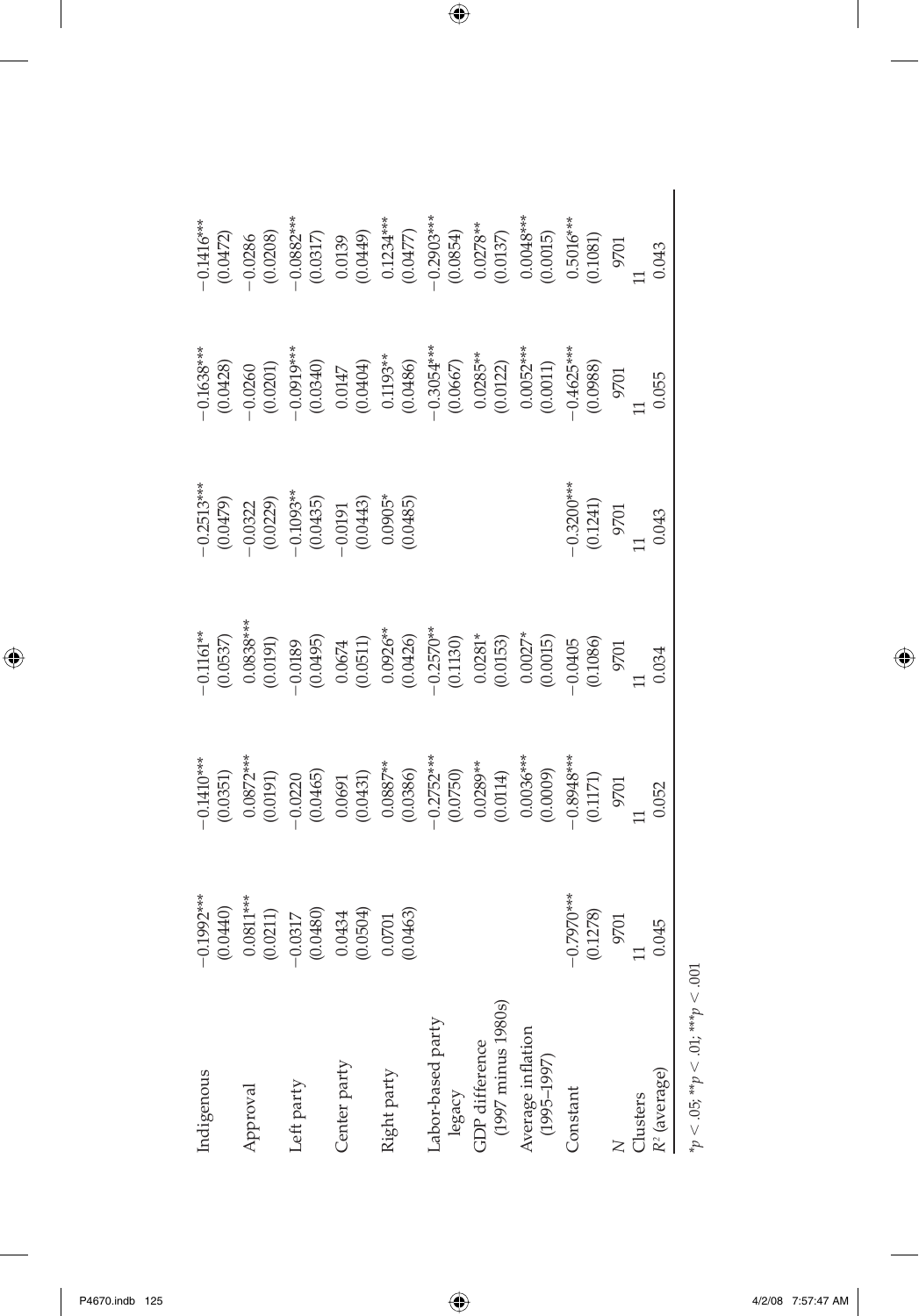

*Figure 1 Market-Oriented Reforms and Macroeconomic Performance*

in 1997 relative to the 1980s, the more citizens support free trade and state retrenchment. When inflation is low and growth is scarce, public opinion turns against these two dimensions of market-oriented policies.

Based on the regression analysis of models 3a and 3b in table 4, figure 1 simulates the location of citizens in countries with the lowest and highest inflation and gross domestic product in our sample while holding everything else constant. Standardized coefficients are used. This implies that units are comparable because they are expressed in standard deviations for both dimensions.

#### *Effects of Socioeconomic Cleavages*

Regarding our second cluster of variables, we find strong support in favor of the human capital model and the specifics factor model: education is positively related to support for free trade (hypothesis 4); low-skilled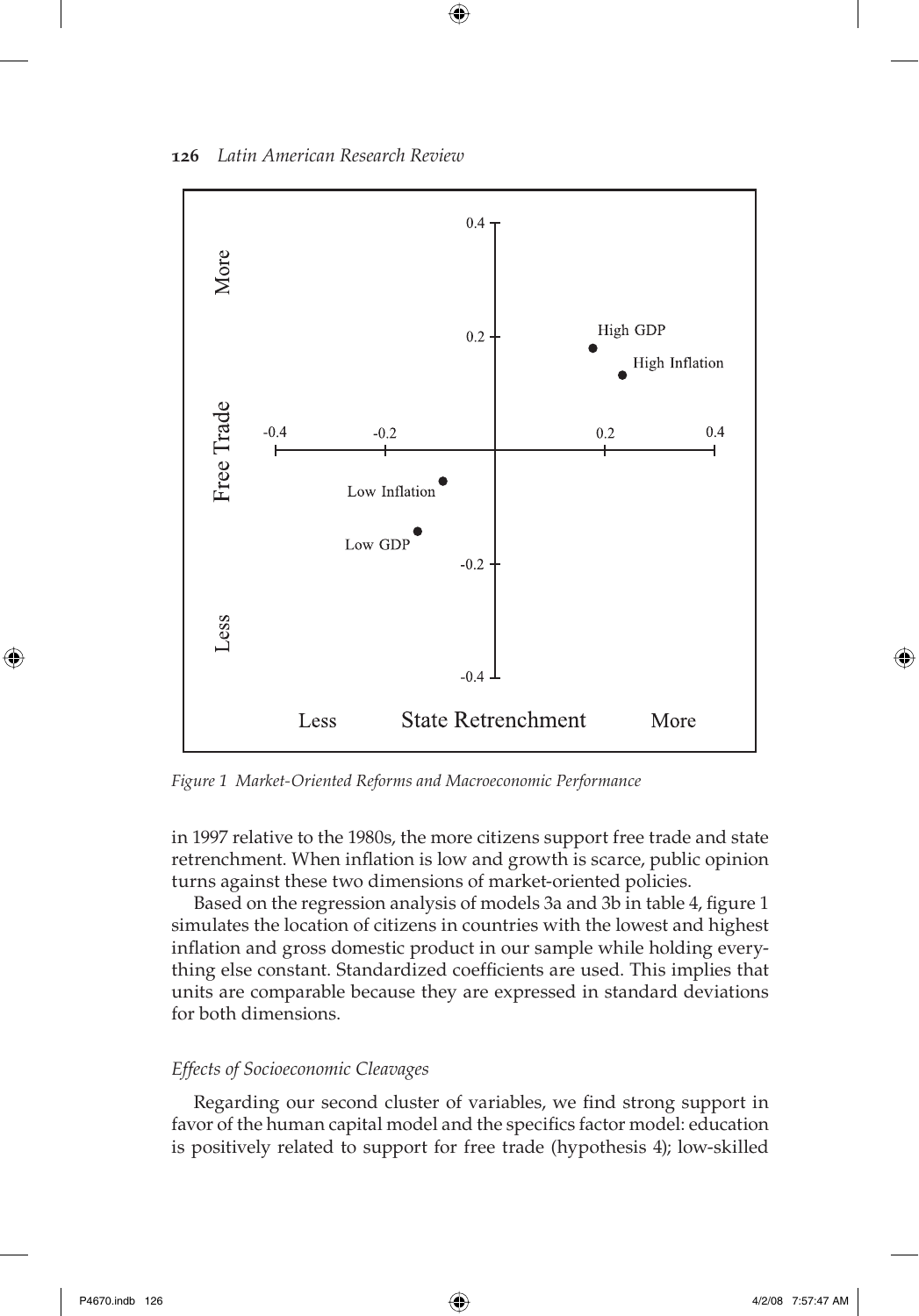

*Figure 2 Effects of Income and Skills on Support for Free Trade and State Retrenchment*

blue-collar workers reject free trade (hypothesis 5); and the unemployed oppose free trade (hypothesis 6).

The effects of these variables are similar regarding state retrenchment: opposition to these policies comes from the unemployed, low-income, and low-skilled blue-collar workers. Support for these policies comes from wealthier individuals and the better educated. These results seem to confirm that risk is a decisive factor explaining preferences for free trade and state retrenchment (see Iversen and Cusack 2000; Mares 2003; Rodrik 1998).

Our results thus disconfirm the Hecksher-Ohlin-Samuelson model: there is no evidence that poorer Latin Americans support free trade (hypothesis 1). We disaggregated the income variable from an ordinal discrete (models 1a and 1b in table 4) to dummies for levels of income (models 2 and 3). The results reveal that support for free trade decreases among lower-income individuals *and* the middle class. Thus, we do not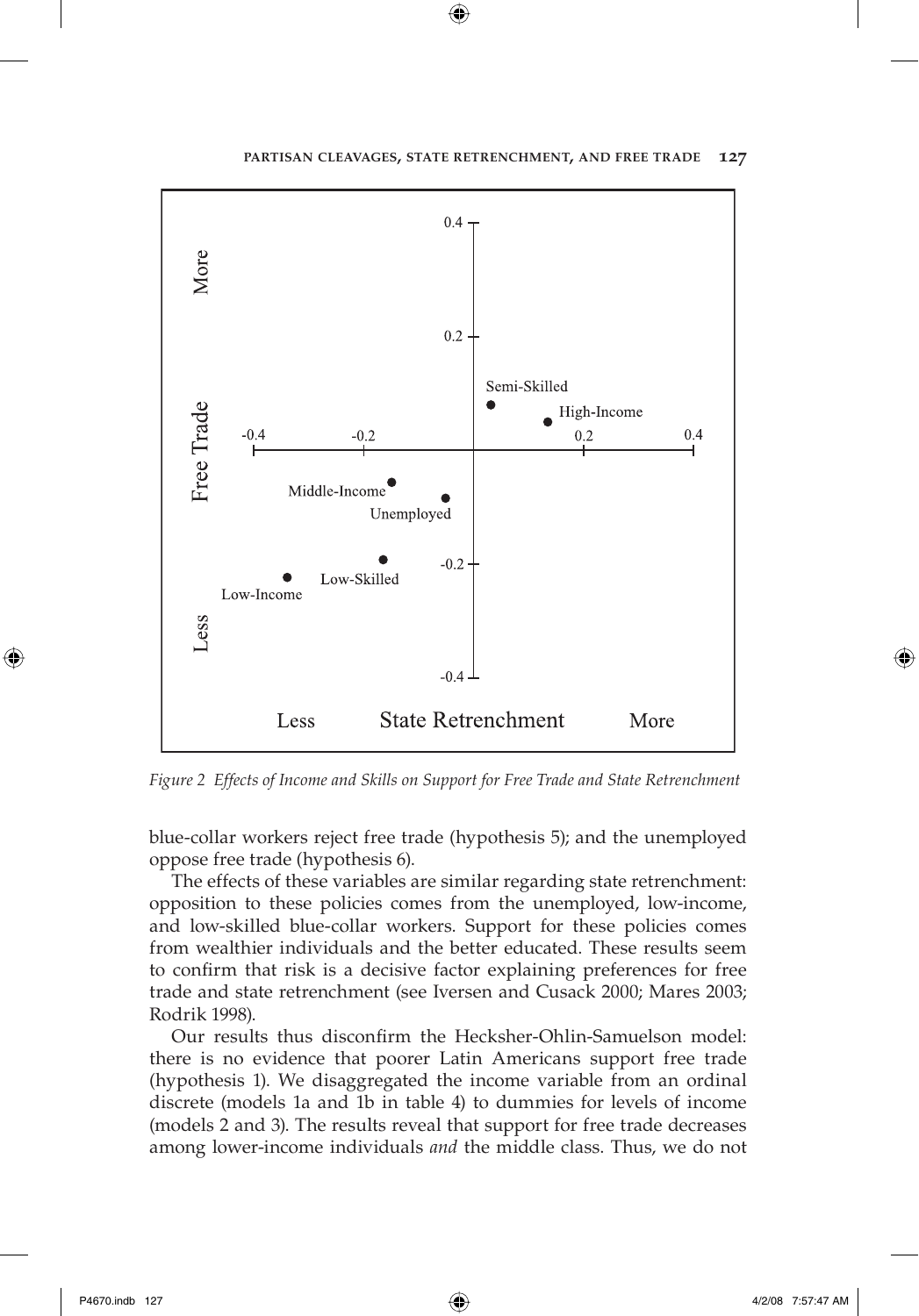

*Figure 3 Effects of Partisanship and Political Legacies on Support for Free Trade and State Retrenchment*

find support for the consumption model (hypothesis 7), which predicts higher levels of support for free trade among the middle class.

Figure 2 simulates the location of individuals with particular socioeconomic characteristics in the two dimensions of market reforms. It can be observed that opposition to free trade and state retrenchment is relatively stronger among low-skilled individuals, the unemployed, and the poor. Last, our results reveal that indigenous people oppose both free trade and state retrenchment (hypothesis 9).

#### *Effects of Partisanship and Political Legacies*

Finally, our results provide support for our hypotheses concerning the effects of partisanship, presidential approval, and political legacies. Figure 3 shows the impact of these variables.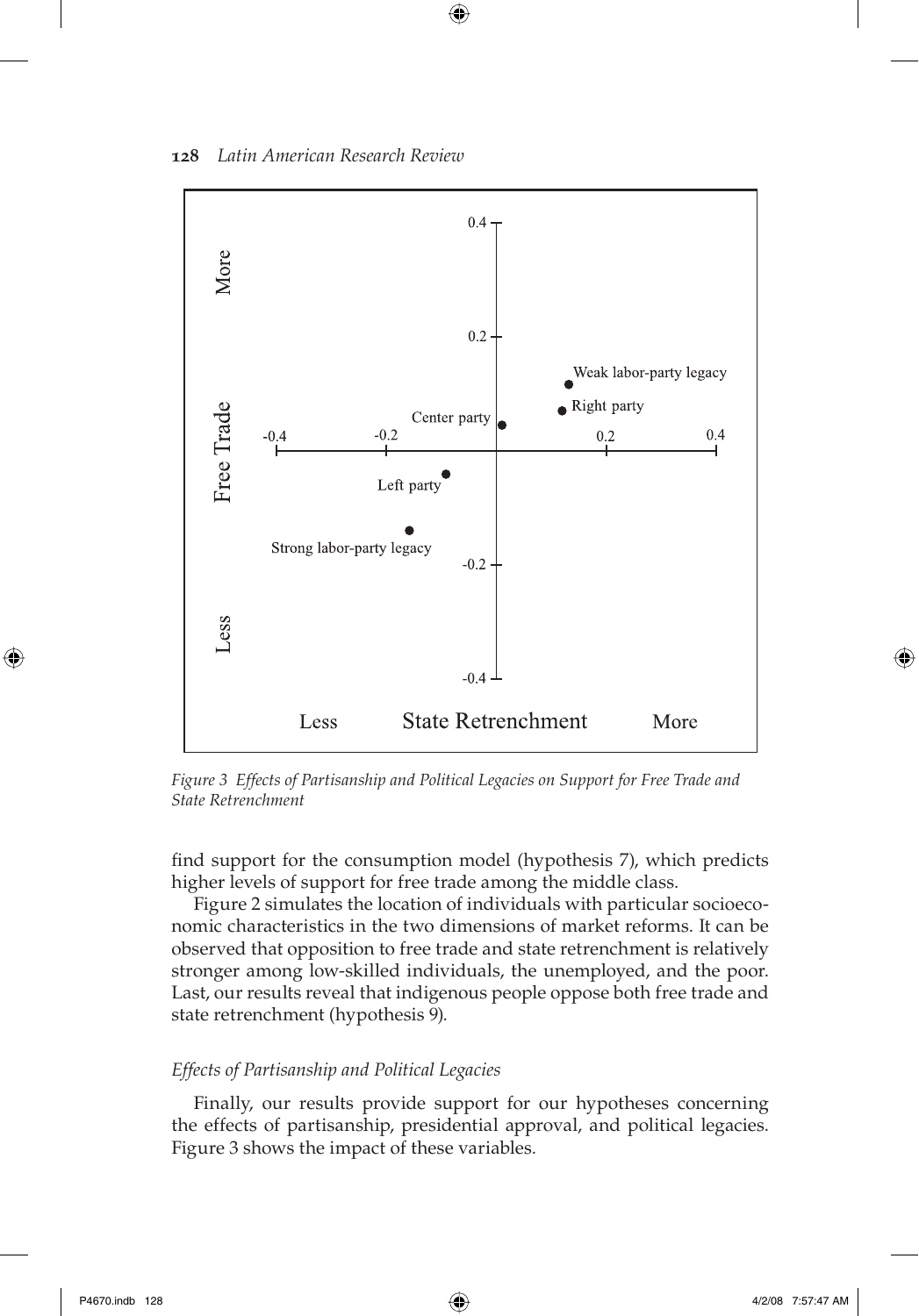Consistent with our expectations, we find that voters supporting parties with right-wing policy favor free trade and state retrenchment relatively more than voters supporting parties with centrist or leftist stands. There is also evidence that left-wing voters oppose state retrenchment, but there is no statistically significant effect for this variable in the case of free trade. This means that there is a far stronger partisan polarization with respect to state retrenchment policies than there is with respect to free trade.

Regarding presidential approval, hypothesis 10 is only partially confirmed.<sup>8</sup> There is a significant and positive effect of approval on support for free trade but no statistical impact on state retrenchment. Finally, we find strong support for our hypothesis about institutional legacies of labor-based parties: countries with a strong labor-based party legacy show significantly more opposition to free trade and state retrenchment.

#### **CONCLUSIONS**

In this article we have analyzed mass preferences for free trade and state retrenchment in Latin America in the late 1990s. Most of the literature on mass preferences toward market reform has emphasized how economic crises, inflation, and the timing of the economic reforms shaped citizens' attitudes. The literature has deemphasized the role of partisan divisions—that is, whether voters' ideological predispositions and partisanship have shaped their divergent preferences for market reforms. Our work seeks to fill this gap in the literature.

Our article makes use of elite surveys of how Latin American legislators perceived the policy stands of the various parties in their own country along a left-right economic dimension. We employed these answers to identify the type of party—left, center, or right—respondents in our mass survey supported. Our results indicate that, similar to what happens in member countries of the Organisation for Economic Co-operation and Development, voters in Latin America who support left-wing parties oppose state retrenchment, although they do not oppose free trade. Our results thus suggest a stronger polarization along partisan lines with respect to policies such as the privatization of oil, gas, mines, pensions, or health care than with respect to trade opening.

We also found strong support for our claim that institutional legacies shape prevailing mass preferences. Voters in countries with a history of prolonged government control by labor-based parties—Mexico,

<sup>8.</sup> There might be an endogeneity problem with presidential approval. However, because the correlations between presidential approval and our two dependent variables are minimal, −0.05 for state retrenchment and 0.10 for free trade, we are not particularly concerned about this issue.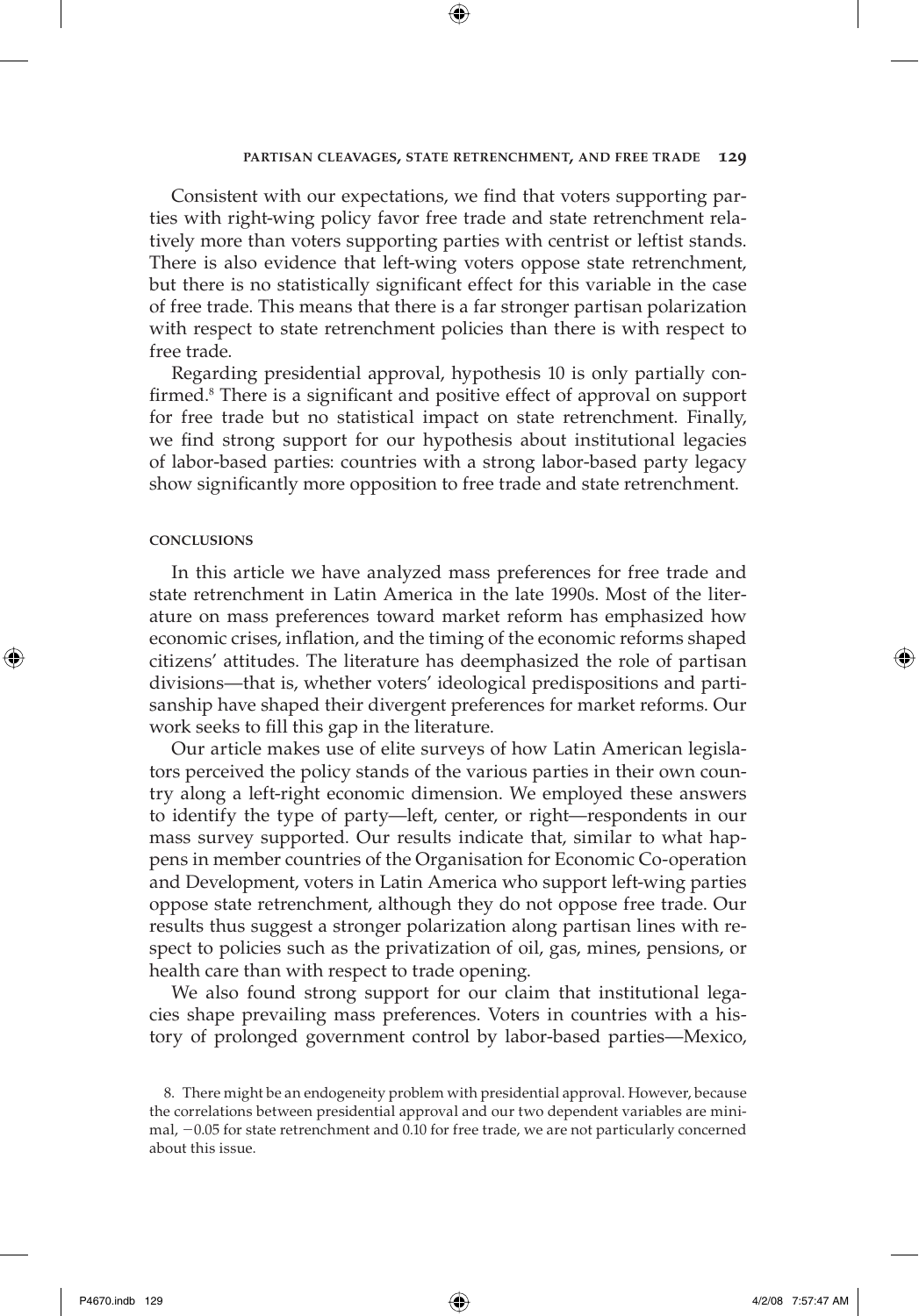Argentina, Chile, and Venezuela—are significantly more likely to oppose free trade and state retrenchment than are voters whose countries  $\overline{d}$  do not exhibit such an institutional legacy. Political parties thus influence mass preferences beyond their impact on current voter alignments by shaping the structure of economic institutions and prevailing political culture.

Finally, we demonstrate that low-skilled workers, the unemployed, the lower class, and indigenous people are more likely to oppose state retrenchment and free trade. These voter groups are the traditional support base of left-wing parties. In contrast, highly skilled workers and wealthier, better-educated individuals support free trade and state retrenchment. These voter groups conventionally support right-wing parties. Thus, our results reveal that partisan cleavages for economic policy reform in Latin America during the 1990s were structured similarly to advanced industrial democracies.

Our conclusions are drawn from a survey conducted at the end of 1990, before Latin America's turn to the left. However, some of the casual links we uncover between social structure, partisanship, and preferences toward economic policies should be able to inform discussions about reversals to market reforms today. For example, our results reveal that structural conditions characterized by increasing poverty, high unemployment, and low growth should be particularly propitious for economic policy reversals and the rise of the left. We also hinted that countries such as Bolivia, Argentina, Venezuela, and Ecuador exhibited higher ideological polarization and that this polarization might have been conducive for major economic reversals and the recent rise of the left. We leave these issues for further research.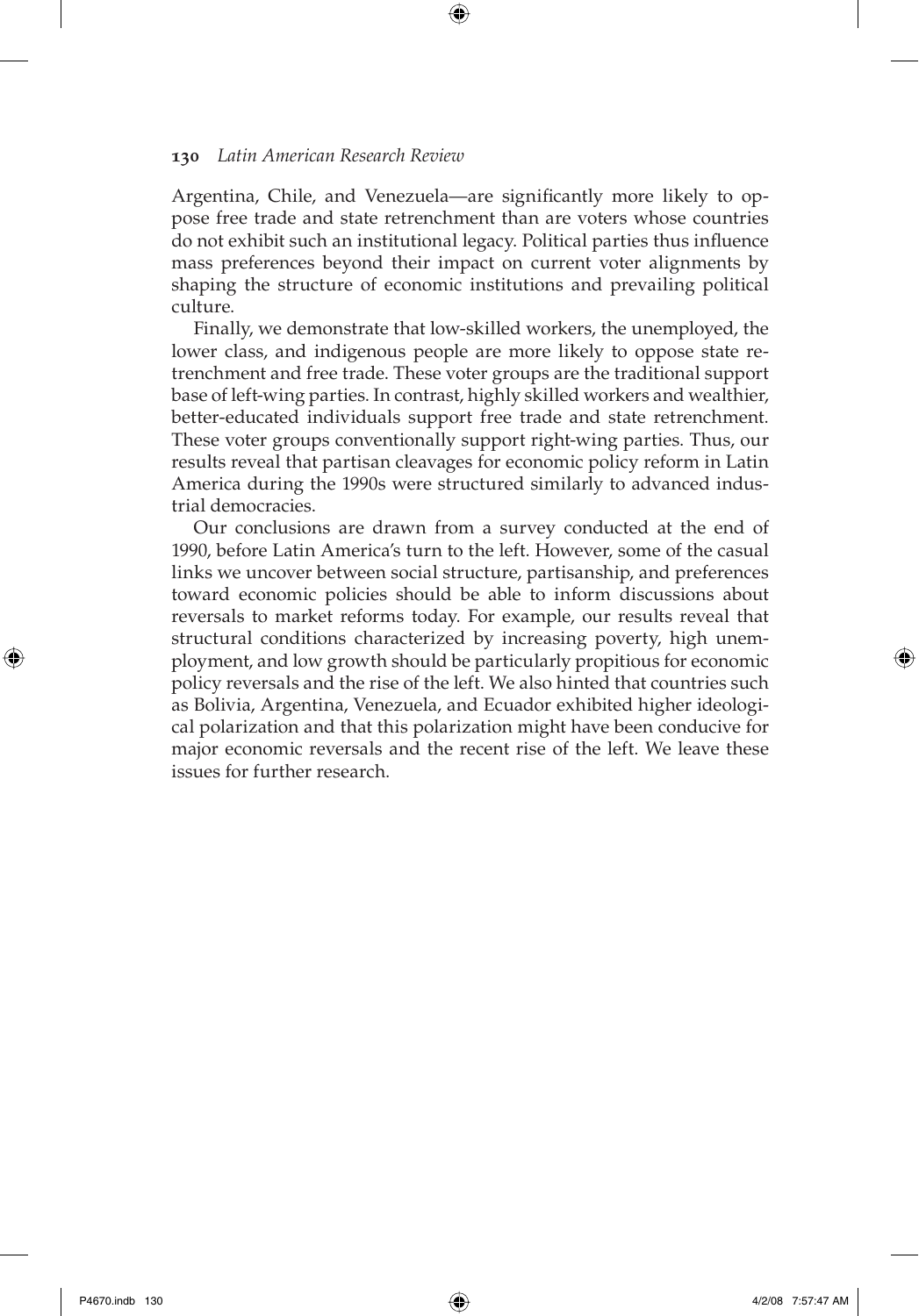| Appendix Table                  | Variables Description |       |               |               |                                                                              |
|---------------------------------|-----------------------|-------|---------------|---------------|------------------------------------------------------------------------------|
|                                 | Mean                  | S.D.  | Min           | Max           | Description and source                                                       |
| Free trade                      | $-0.02$               | 0.99  | $-3.78$       | 3.47          | Factor score. Generated by the authors.                                      |
| State retrenchment              | $-0.01$               | 0.99  | $-3.54$       | 3.36          | Factor score. Generated by the authors.                                      |
| Sex                             | 0.53                  | 0.50  | $\circ$       |               | Recoded. $1 =$ Women and $0 =$ Men. From the Mori Survey (MS).               |
| School                          | 9.92                  | 3.53  | $\circ$       | $\frac{1}{6}$ | In years of school, 0 to 16 years; recoded. From the MS.                     |
| Age                             | 37.73                 | 14.85 | $\frac{8}{2}$ | 99            | In years; 18 to 99 years. From the MS.                                       |
| Income                          | 1.91                  | 0.91  |               |               | Income level. $1 =$ low, $2 =$ median-low, $3 =$ median-high, $4 =$ high.    |
|                                 |                       |       |               |               | From the MS.                                                                 |
| Low income                      | 0.40                  | 0.49  | ○             |               | Dummy variable. Generated from income level: 1 if Income = 1; 0              |
|                                 |                       |       |               |               | otherwise.                                                                   |
| Middle income                   | 0.54                  | 0.50  | ⊂             |               | Dummy variable. Generated from income level: 1 if Income = 2 or 3; 0         |
|                                 |                       |       |               |               | otherwise.                                                                   |
| <b>Blue</b> collar              | 0.14                  | 0.35  | ⊂             |               | Dummy variable. Generated from interviewees' self-reported                   |
|                                 |                       |       |               |               | occupation. From the MS.                                                     |
| <b><i><u>Jnemployed</u></i></b> | 0.05                  | 0.21  |               |               | Dummy variable. Generated from interviewees' self-reported                   |
|                                 |                       |       |               |               | occupation. From the MS.                                                     |
| .ow-skilled                     | 0.03                  | 0.17  | ⊂             |               | Dummy variable. Generated from Blue-collar = 1 and $0 \le$ School $\le$ 6.   |
| blue-collar worker              |                       |       |               |               | From the MS.                                                                 |
| Semi-skilled                    | 0.08                  | 0.26  | ⊂             |               | Dummy variable. Generated from Blue-collar = 1 and $10 \le$ School $\le$ 16. |
| blue-collar worker              |                       |       |               |               | From the MS.                                                                 |
| Indigenous                      | 0.02                  | 0.14  | 0             |               | Dummy variable. Generated from interviewees' ethnic                          |
|                                 |                       |       |               |               | self-identification.                                                         |
| Approval                        | 2.76                  | 1.22  |               | LO.           | Presidential approval. Recoded. $1 =$ Very bad, $2 =$ Bad, $3 =$ Neutral,    |
|                                 |                       |       |               |               | $4 = Good$ , $5 = Very good$ . From the MS                                   |
|                                 |                       |       |               |               | (continued)                                                                  |
|                                 |                       |       |               |               |                                                                              |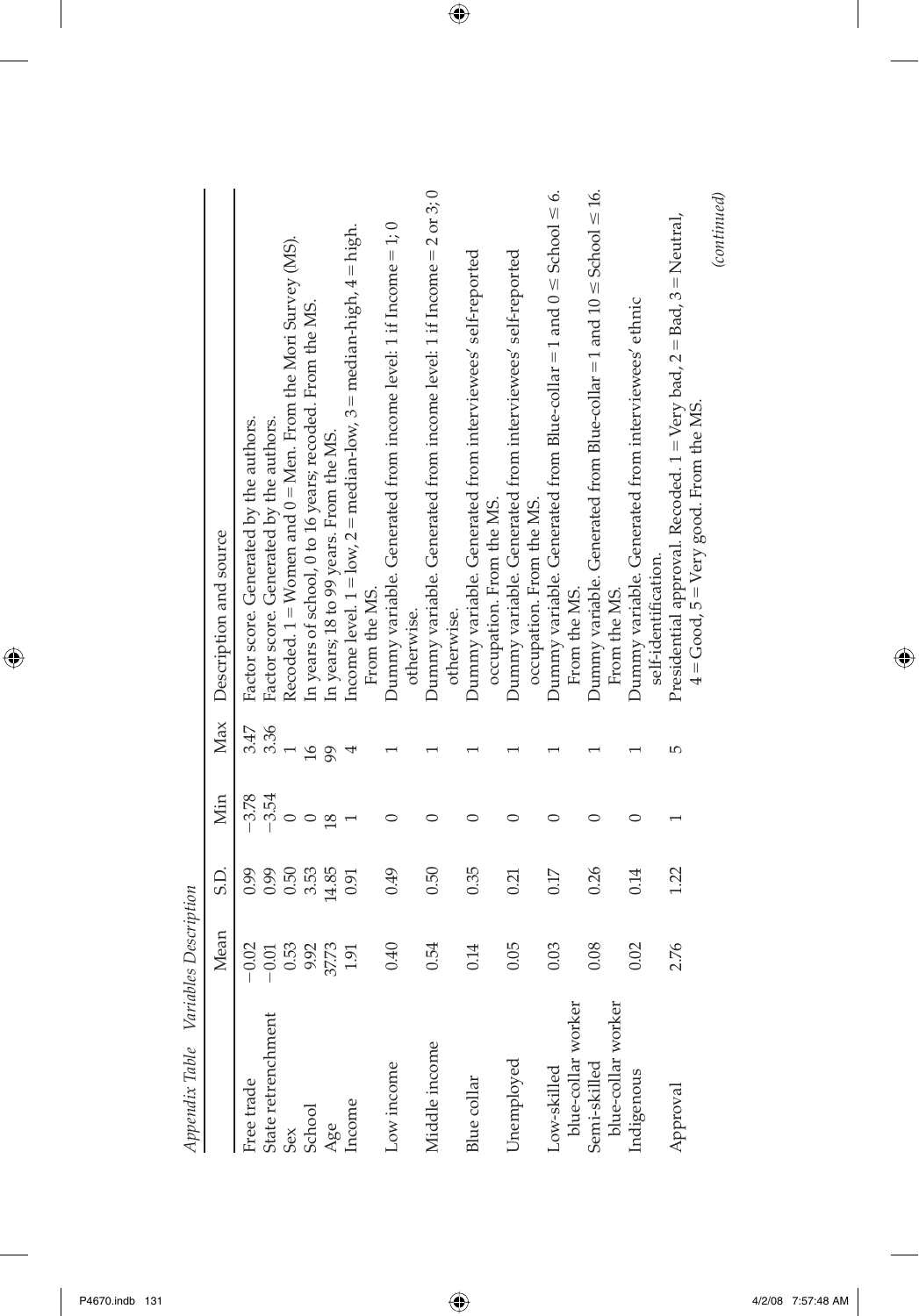| Appendix Table (Continued)                      |       |       |         |      |                                                                                                                                                                             |
|-------------------------------------------------|-------|-------|---------|------|-----------------------------------------------------------------------------------------------------------------------------------------------------------------------------|
|                                                 | Mean  | S.D.  | Min     |      | Max Description and source                                                                                                                                                  |
| Left party                                      | 0.21  | 0.40  |         |      | Freidenberg (2003a, 2003b, 2003c), Rosas and Zechmeister (1999),<br>Dummy variable. Coded by the authors based on Alcántara and<br>and Rosas (2005).                        |
| Center party                                    | 0.17  | 0.38  |         |      | Freidenberg (2003a, 2003b, 2003c), Rosas and Zechmeister (1999),<br>Dummy variable. Coded by the authors based on Alcántara and<br>and Rosas (2005).                        |
| Right party                                     | 0.16  | 0.36  |         |      | Freidenberg (2003a, 2003b, 2003c), Rosas and Zechmeister (1999),<br>Dummy variable. Coded by the authors based on Alcántara and<br>and Rosas (2005).                        |
| party legacy<br>Labor-based                     | 0.45  | 0.50  |         |      | previous experience with a strong labor-based party (Argentina,<br>Dummy variable. Coded by the authors: 1 for countries with<br>Chile, Mexico, Venezuela) and 0 otherwise. |
| $(1997 \text{ minus } 1980s)$<br>GDP difference | 3.30  | 3.07  | $-1.79$ | 9.71 | Difference between GDP per capita in 1997 minus the 1980s' average.<br>From the World Bank's World Development Indicators (WDI).                                            |
| Average inflation<br>$(1995 - 1997)$            | 21.33 | 17.89 | 1.4     | 69.9 | Average inflation, 1995-1997. From the WDI.                                                                                                                                 |

 $\tilde{r}$ *Appendix Table (Continued)* Ë  $\zeta$ Ė  $\ddot{x}$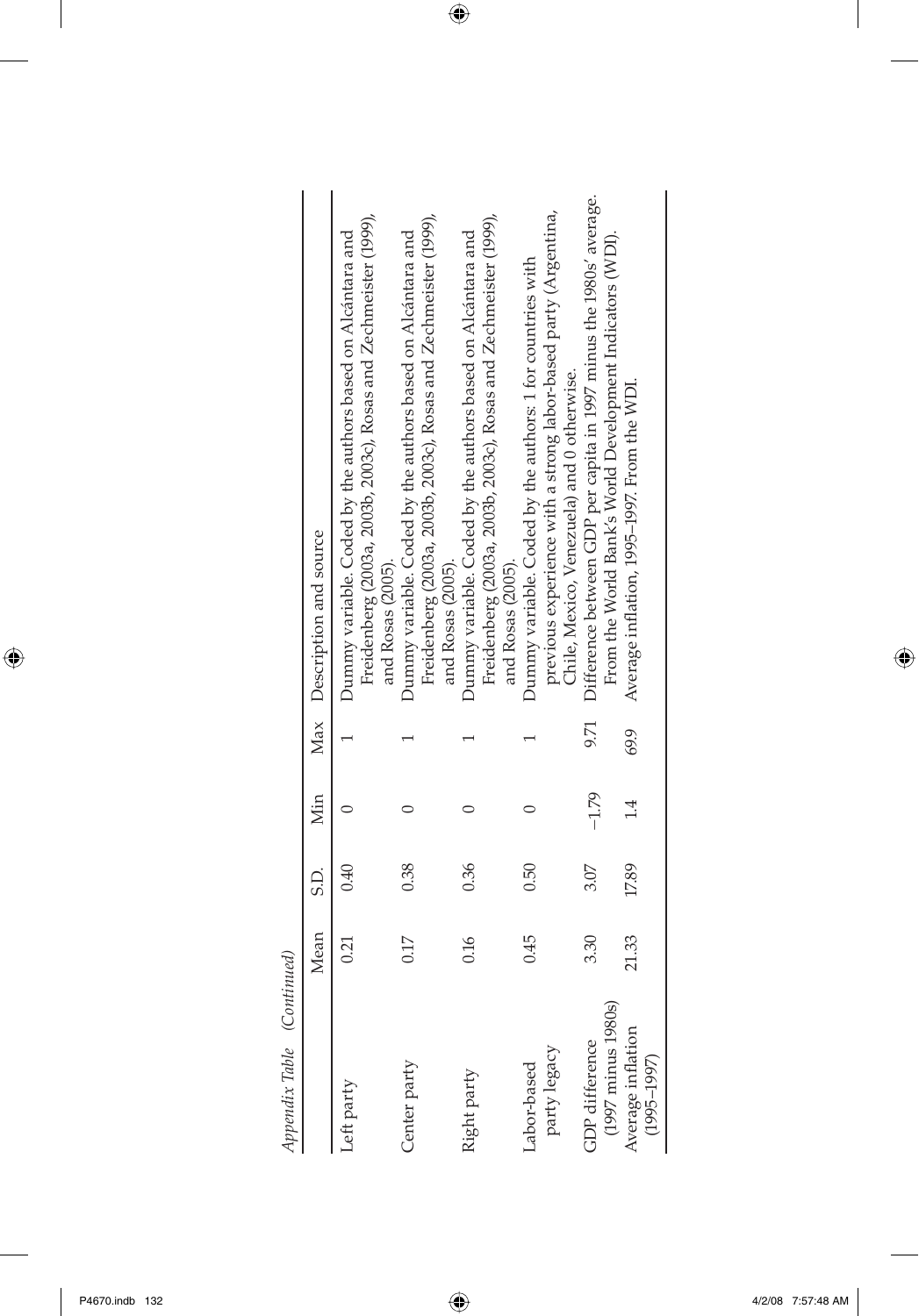#### **REFERENCES**

| Achen, Christopher H. |  |
|-----------------------|--|
|                       |  |

1992 "Social Psychology, Demographic Variables, and Linear Regression: Breaking the Iron Triangle in Voting Research." *Political Behavior* 14 (3): 195–211.

- Alcántara, Manuel, and Flavia Freidenberg, eds.
	- 2003a *Partidos políticos de América Latina: Centroamérica, México y República Dominicana*. Mexico City: Instituto Federal Electoral and Fondo de Cultura Económica.
	- 2003b *Partidos políticos de América latina: Cono Sur*. Mexico City: Instituto Federal Electoral and Fondo de Cultura Económica.
	- 2003c *Partidos políticos de América latina: Países andinos*. Mexico City: Instituto Federal Electoral and Fondo de Cultura Económica.
- Anderson, Christopher J., and Yuliya V. Tverdova<br>2000 **TMerging East and West: How East Eu** 
	- "Merging East and West: How East Europeans Form Opinions About Economic Integration into the European Union." Paper presented at the annual meeting of the American Political Science Association, Washington, DC.

### Baker, Andy<br>2003 "W

"Why Is Trade Reform So Popular in Latin America? A Consumption-Based Theory of Trade Policy Preferences." *World Politics* 55 (April): 423–455.

### Boix, Carles<br>2000 "F

"Partisan Governments, the International Economy, and Macroeconomic Policies in Advanced Nations, 1960–93." *World Politics* 53 (October): 38–73.

### Cameron, David

"The Expansion of the Public Economy: A Comparative Analysis." *American Political Science Review* 72 (4): 1243–1261.

### Collier, Ruth Berins

1992 *The Contradictory Alliance: State-Labor Relations and Regime Change in Mexico.*  Berkeley: University of California Press.

### Fiorina, Morris P.<br>1981 Retrospi

1981 *Retrospective Voting in American National Elections*. New Haven, CT: Yale University Press.

### Gabel, Matthew J.<br>1998a "Interna

- 1998a "International Economics and Mass Politics: Market Liberalization and Public Support for European Integration." *American Journal of Political Science* 42 (3):  $936 - 953$ .
- 1998b "Public Opinion and European Integration: An Empirical Test of Five Theories." *Journal of Politics* 60 (2): 333–354.
- Gabel, Matthew J., Charles Davis, and Kenneth Coleman<br>1998 Titizen Response to Regional Integration in t
- "Citizen Response to Regional Integration in the Americas: The Cases of Costa Rica and El Salvador." *Studies in Comparative International Development* 33 (2): 88–109.

### Garrett, Geoffrey<br>
1995 "Capita

"Capital Mobility, Trade, and the Domestic Politics of Economic Policy." Interna*tional Organization* 49 (4): 657–687.

### Graham, Carol, and Stefano Pettinato

"Hardship and Happiness: Social Mobility and Public Perceptions during Market Reforms." In *Post-Stabilization Politics in Latin America: Competition, Transition, Collapse*, edited by Carol Wise and Riordan Roett, 56–87. Washington, DC: Brookings Institution Press.

#### Hiscox, Michael

- 2006 "Through a Glass and Darkly: Attitudes toward International Trade and the Curious Effects of Issue Framing." *International Organization* 60 (3): 755–780.
- Huber, Evelyne, and John D. Stephens<br>2001 Development and Crisis of the
- 2001 *Development and Crisis of the Welfare State: Parties and Policies in Global Markets*. Chicago: University of Chicago Press.
- Iversen, Torben, and Thomas R. Cusack<br>2000 The Causes of Welfare State
	- 2000 "The Causes of Welfare State Expansion." *World Politics* 52 (April): 313–349.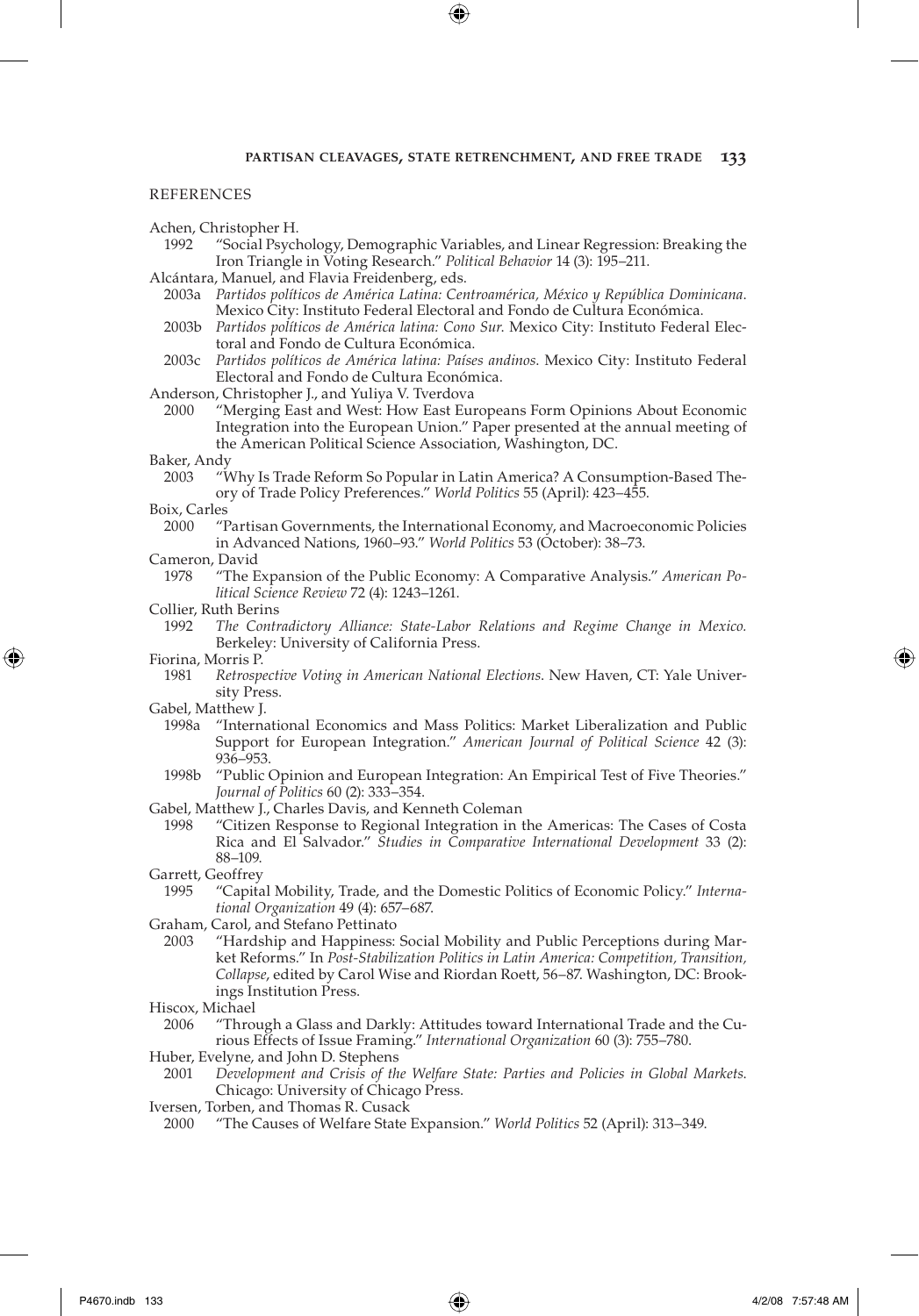#### **134** *Latin American Research Review*

Kaufman, Robert, and Leo Zuckermann "Attitudes toward Economic Reform in Mexico: The Role of Political Orientations." *American Political Science Review* 92 (2): 359–375.

- King, Gary, James Honaker, Anne Joseph, and Kenneth Scheve<br>2001 "Analyzing Incomplete Political Science Data: An Alte "Analyzing Incomplete Political Science Data: An Alternative Algorithm for Mul
	- tiple Imputation." *American Political Science Review* 95 (1): 49–69.

### Levitsky, Steven<br>2003 Transfo

- 2003 *Transforming Labor-Based Parties in Latin America: Argentine Peronism in Comparative Perspective*. Cambridge: Cambridge University Press.
- Loayza, Norman, Pablo Fajnzylber, and César Calderón
	- 2005 *Economic Growth in Latin America and the Caribbean: Stylized Facts, Explanations, and Forecasts*. Washington, DC: World Bank.
- Lora, Eduardo, Hugo Panizza, and Myriam Quispe-Agnoli
	- "Reform Fatigue: Symptoms, Reasons, Implications." *Federal Reserve Bank of Atlanta Economic Review* 89 (2nd quarter): 1–28.

#### Magaloni, Beatriz

2006 *Voting for Autocracy: Hegemonic Party Survival and its Demise in Mexico*. Cambridge: Cambridge University Press.

### Mamoon, Dawood<br>2007 "How M

"How May International Trade Affect Poverty in a Developing Country Setup? The Inequality Channel." Working paper, Institute of Social Studies.

### Mares, Isabela<br>2003 The J

- 2003 *The Politics of Social Risk: Business and Welfare State Development*. Cambridge: Cambridge University Press.
- Mayda, Anna, and Dani Rodrik
	- "Why Are Some People (and Countries) More Protectionist Than Others?" *European Economic Review* 49: 1393–1430.
- Murillo, Victoria<br>2001 *Labor L* 
	- 2001 *Labor Unions, Partisan Coalitions, and Market Reforms in Latin America*. Cambridge: Cambridge University Press.
- Oatley, Thomas
	- 1999 "How Constraining Is Capital Mobility? The Partisan Hypothesis in an Open Economy." *American Journal of Political Science* 43 (4): 1003–1027.
- Panizza, Hugo, and Monica Yáñez
	- "Why Are Latin Americans So Unhappy about Reforms?" *Journal of Applied Economics* 7 (1): 1–29.

### Pierson, Paul<br>1996 "Th

1996 "The New Politics of the Welfare State." *World Politics* 48 (2): 143–179.

### Przeworski, Adam<br>1991 Democrac

- 1991 *Democracy and the Market.* New York: Cambridge University Press.
- 1996 "Public Support for Economic Reforms in Poland." *Comparative Political Studies* 29 (5): 520–543.

### Remmer, Karen<br>2003 "Elect

2003 "Elections and Economics in Contemporary Latin America." In *Post-Stabilization Politics in Latin America: Competition, Transition, Collapse*, edited by Carol Wise and Riordan Roett, 31–55. Washington, DC: Brookings Institution Press.

### Rodrik, Dani

"Why Do More Open Economies Have Bigger Governments?" The Journal of Po*litical Economy* 106 (5): 997–1032.

#### Roberts, Kenneth

Forthcoming *Changing Course: Parties, Populism, and Political Representation in Latin America's Neoliberal Era*. Cambridge: Cambridge University Press.

### Rogowski, Ronald<br>1989 Commerc

1989 *Commerce and Coalitions: How Trade Affects Domestic Political Alignments*. Princeton, NJ: Princeton University Press.

### Romero, Vidal<br>2005 "Mis

"Misaligned Interests and Commitment Problems: A Study of Presidents and Their Parties with Application to the Mexican Presidency and Privatization in Latin America." Ph.D. dissertation, Stanford University.